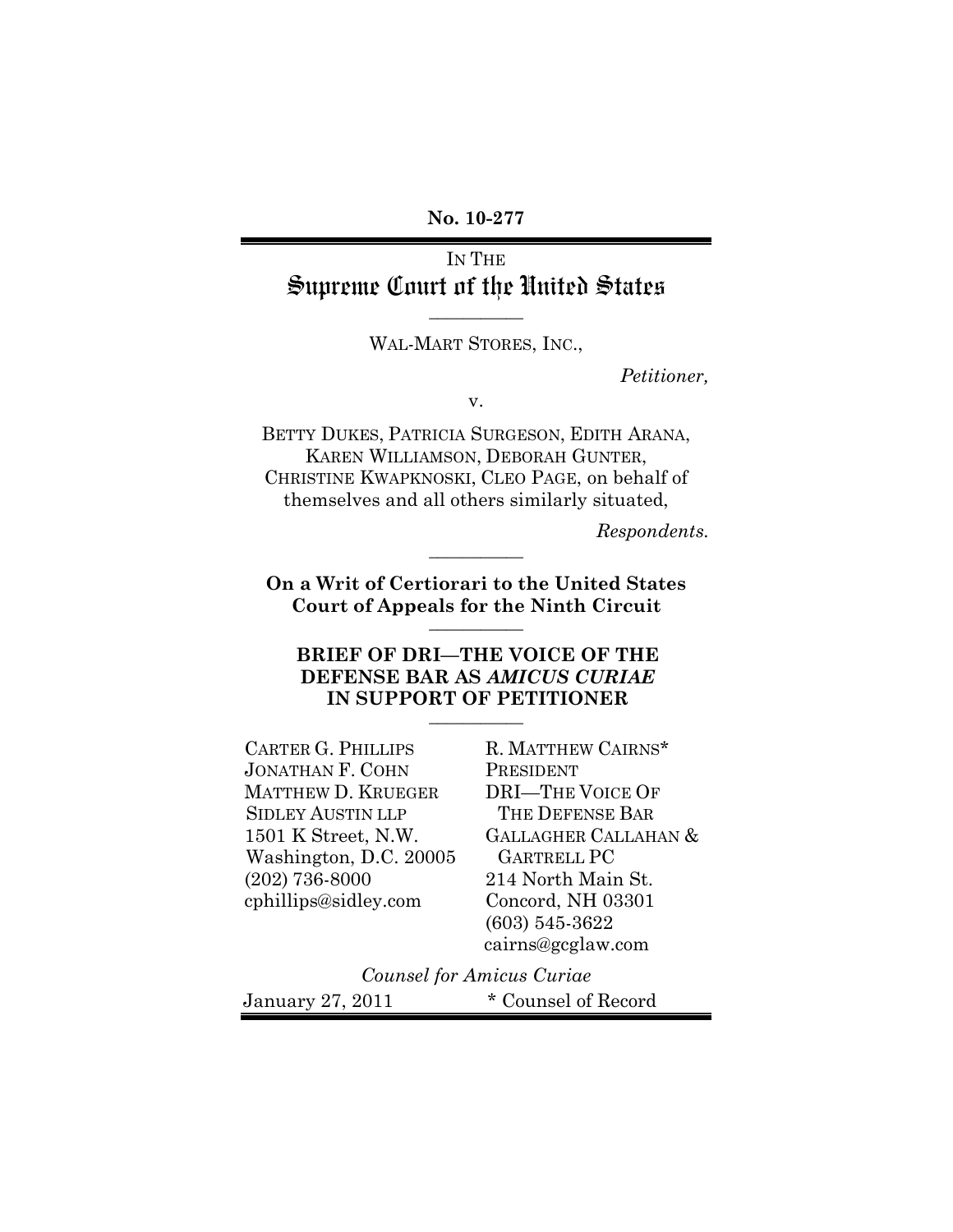## TABLE OF CONTENTS

|                                                                                                                                                  | Page           |
|--------------------------------------------------------------------------------------------------------------------------------------------------|----------------|
|                                                                                                                                                  | $\mathbf{ii}$  |
| INTEREST OF AMICUS CURIAE                                                                                                                        | $\mathbf{1}$   |
|                                                                                                                                                  | $\overline{2}$ |
|                                                                                                                                                  | 3              |
| I. RULE 23, CONSTRUED IN KEEPING<br>WITH THE RULES ENABLING ACT,<br>DOES NOT PERMIT THE CLASS CERTI-                                             | 3              |
| A. The Rules Enabling Act Prohibits A<br>Construction Of Rule 23 That Modifies                                                                   | 4              |
| B. The Class Certification In This Case<br>Violates The Rules Enabling Act By<br>Modifying Substantive Rights Under                              | 8              |
| 1. The Class Certification Order Lowers<br>Plaintiffs' Burden To Show They<br>Were Victims Of A Pattern Or<br>Practice Of Intentional Discrimin- | 9              |
| 2. The Class Certification Order Abridg-<br>es Wal-Mart's Right To Present<br>Individualized Defenses                                            | 15             |
| II. IF AFFIRMED, THE DECISION BELOW<br>WOULD TRIGGER AN EXPLOSION OF<br>MERITLESS CLASS ACTIONS FILED                                            |                |
| SOLELY TO FORCE SETTLEMENTS                                                                                                                      | 19             |
|                                                                                                                                                  | 22             |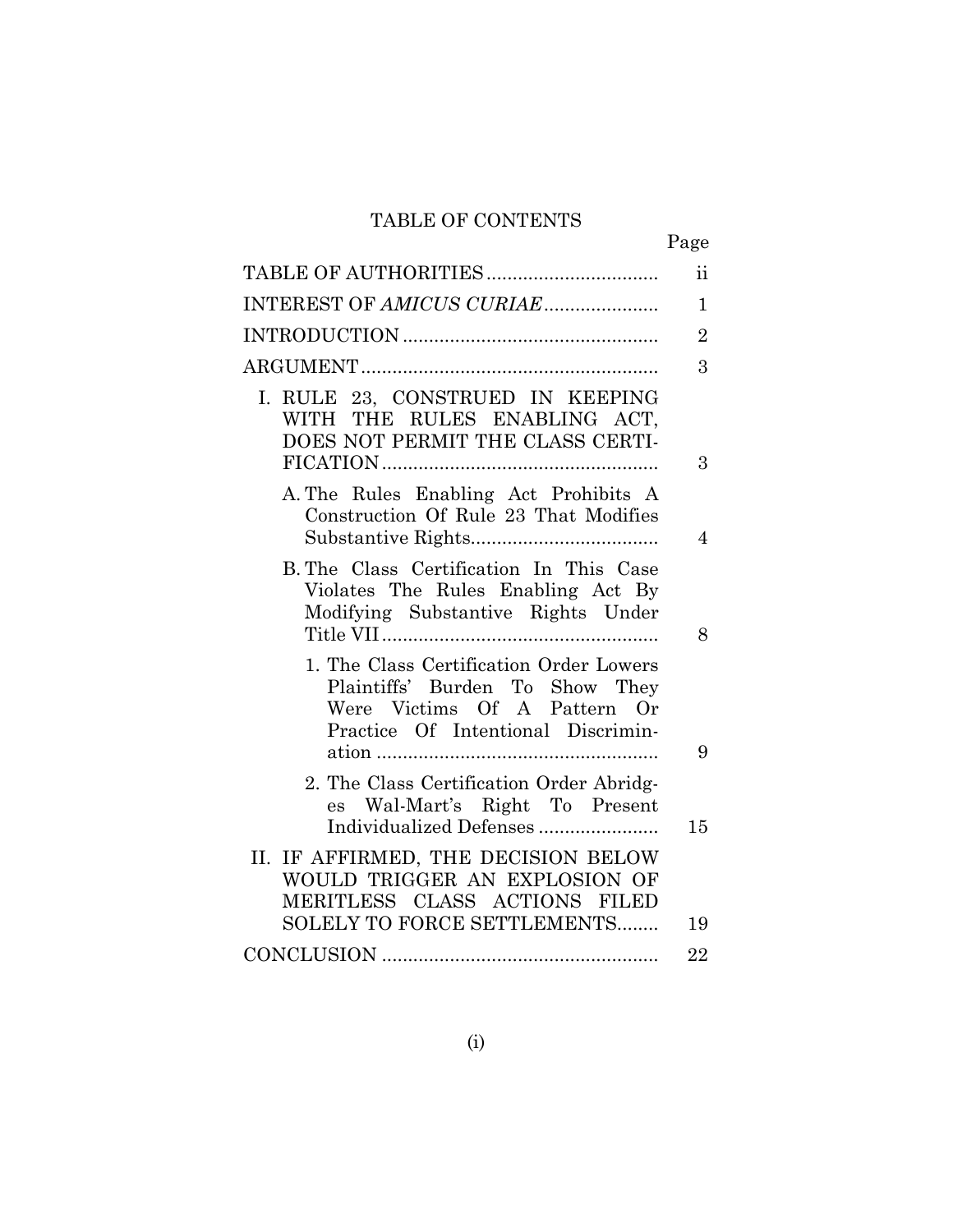# TABLE OF AUTHORITIES

CASES Page

| Allison v. Citgo Petroleum Corp., 151 F.3d   |    |
|----------------------------------------------|----|
|                                              |    |
| Amchem Prods., Inc. v. Windsor, 521 U.S.     |    |
|                                              |    |
| Associated Gen. Contractors of Cal., Inc. v. |    |
| Cal. State Council of Carpenters, 459        |    |
| $U.S. 519(1983)$                             | 20 |
| Barnes v. Am. Tobacco Co., 161 F.3d 127      |    |
|                                              |    |
| Burlington N. R.R. v. Woods, 480 U.S. 1      |    |
|                                              | 4  |
| Castano v. Am. Tobacco Co., 84 F.3d 734      |    |
|                                              |    |
| Cooper v. Fed. Reserve Bank of Richmond,     |    |
|                                              |    |
| Domingo v. New England Fish Co., 727         |    |
|                                              | 18 |
| Dura Pharm., Inc. v. Broudo, 544 U.S. 336    |    |
|                                              | 20 |
| E. Tex. Motor Freight Sys., Inc. v.          |    |
| <i>Rodriguez</i> , 431 U.S. 395 (1977)       | 16 |
| Franks v. Bowman Transp. Co., 424 U.S.       |    |
|                                              |    |
|                                              |    |
|                                              |    |
|                                              |    |
| $(1980)$                                     | 11 |
| Gen. Tel. Co. of Sw. v. Falcon, 457 U.S.     |    |
| $147(1982)$                                  |    |
| Gross v. FBL Fin. Servs., Inc., 129 S. Ct.   |    |
|                                              | 16 |
| Hilao v. Estate of Marcos, 103 F.3d 767      |    |
|                                              | 18 |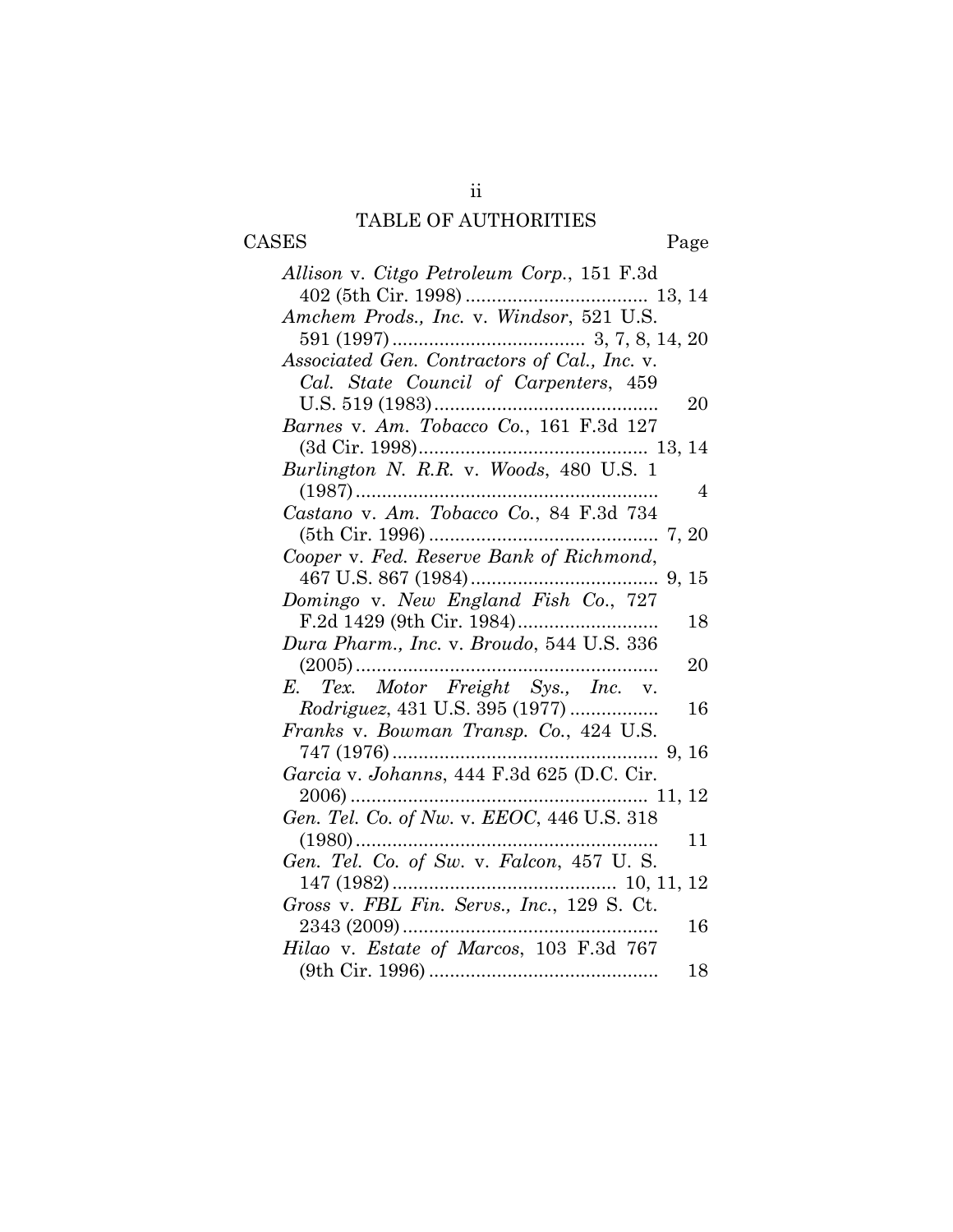# TABLE OF AUTHORITIES – continued

|                                              | Page           |
|----------------------------------------------|----------------|
| Hohider v. UPS, Inc., 574 F.3d 169 (3d Cir.  |                |
| $2009)$                                      | 20             |
| INS v. Chadha, 462 U.S. 919 (1983)           | $\overline{4}$ |
| Int'l Bhd. of Teamsters v. United States,    |                |
|                                              |                |
| McLaughlin v. Am. Tobacco Co., 522 F.3d      |                |
| 215 (2d Cir. 2008), overruled on other       |                |
| grounds by Bridge v. Phx. Bond &             |                |
| Indem. Co., 553 U.S. 639 (2008), as          |                |
| recognized in UFCW Local 1776 v. Eli         |                |
| Lilly & Co., 620 F.3d 121 (2d Cir. 2010)     | 20             |
| Mistretta v. United States, 488 U.S. 361     |                |
| $(1989)$                                     | $\overline{4}$ |
| Ortiz v. Fibreboard Corp., 527 U.S. 815      |                |
|                                              | 5, 7           |
| Price Waterhouse v. Hopkins, 490 U.S. 228    |                |
| $(1989)$ , superseded on other grounds by    |                |
| statute, Civil Rights Act of 1991, Pub. L.   |                |
| No. 102-166, 105 Stat. 1072, as recogniz-    |                |
| ed in Landgraf v. USI Film Prods., 511       |                |
|                                              | 16             |
| In re Rhone-Poulenc Rorer Inc., 51 F.3d      |                |
|                                              | 7              |
| Semtek Int'l Inc. v. Lockheed Martin Corp.,  |                |
|                                              | 5              |
| Shady Grove Orthopedic Assocs., P.A. v.      |                |
| Allstate Ins. Co., 130 S. Ct. 1431 (2010)    | 5, 8           |
| Sibbach v. Wilson & Co., 312 U.S. 1          |                |
| $(1941)$                                     | $\overline{4}$ |
| In re St. Jude Med., Inc., 425 F.3d 1116     |                |
|                                              | 14             |
| St. Mary's Honor Ctr. v. Hicks, 509 U.S.     |                |
|                                              | 16             |
| Stoneridge Inv. Partners, LLC v. Scientific- |                |
| Atlanta, Inc., 552 U.S. 148 (2008)           | 21             |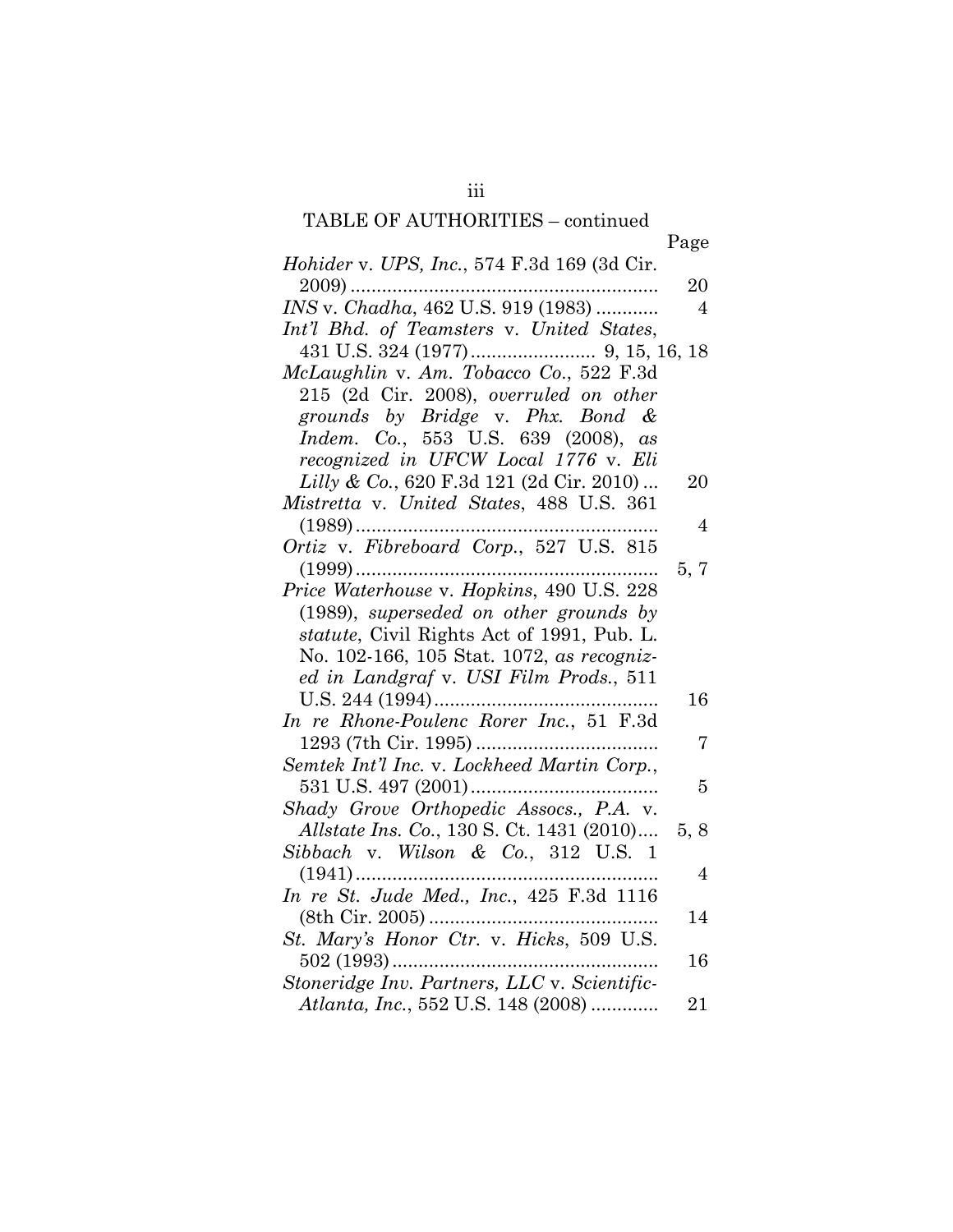## TABLE OF AUTHORITIES – continued

|                                        | Page |
|----------------------------------------|------|
| U.S. Postal Serv. Bd. of Governors v.  |      |
|                                        | 16.  |
| Watson v. Fort Worth Bank & Trust, 487 |      |
|                                        | 12.  |

## CONSTITUTION AND STATUTES

|                                            | $\overline{4}$ |
|--------------------------------------------|----------------|
|                                            | $\overline{4}$ |
| Class Action Fairness Act of 2005, Pub. L. |                |
|                                            | 20             |
|                                            |                |
|                                            |                |
|                                            |                |

## RULE

Fed. R. Civ. P. 23......................... 7, 10, 13, 14, 20

## LEGISLATIVE HISTORY

## SCHOLARLY AUTHORITIES

| Stephen B. Burbank, The Rules Enabling      |  |
|---------------------------------------------|--|
| Act of 1934, 130 U. Pa. L. Rev. 1015        |  |
|                                             |  |
| Martin H. Redish & Uma M. Amuluru, The      |  |
| Supreme Court, the Rules Enabling Act,      |  |
| and the Politicization of the Federal       |  |
| Rules: Constitutional and Statutory         |  |
| <i>Implications</i> , 90 Minn. L. Rev. 1303 |  |
|                                             |  |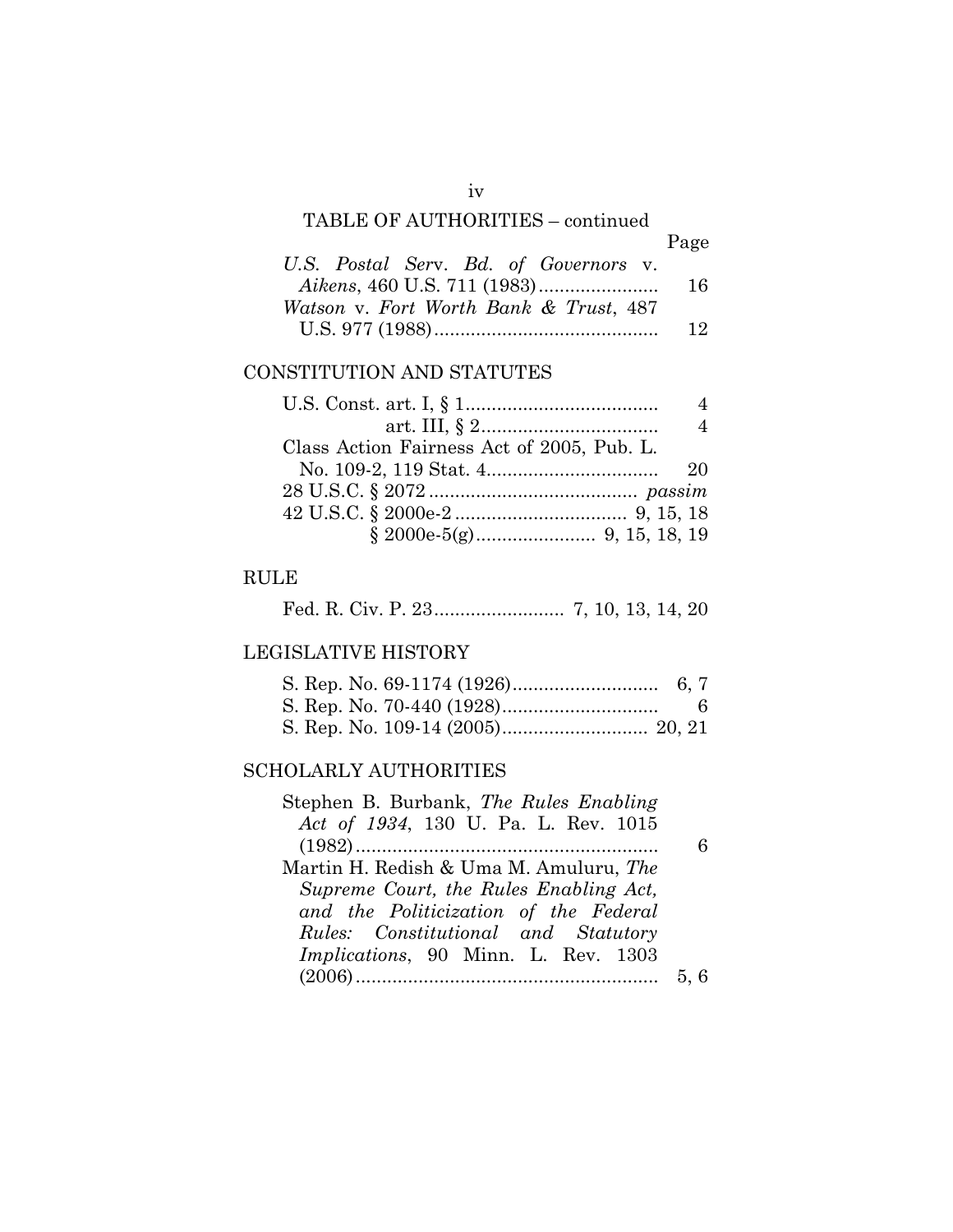#### **INTEREST OF** *AMICUS CURIAE*[1](#page-5-0)

*Amicus curiae* DRI—the Voice of the Defense Bar is an international organization that includes more than 23,000 attorneys involved in the defense of civil litigation. DRI is committed to enhancing the skills, effectiveness, and professionalism of defense attorneys. Because of this commitment, DRI seeks to address issues germane to defense attorneys, to promote the role of the defense lawyer, to improve the civil justice system, and to preserve the civil jury. DRI has long been a voice in the ongoing effort to make the civil justice system more fair, efficient, and—where national issues are involved—consistent.

To promote these objectives, DRI participates as *amicus curiae* in cases raising issues of importance to its members, their clients, and the judicial system. This is just such a case. In approving certification of a colossal, sprawling employment class action, the Ninth Circuit disregarded this Court's precedent and distorted Title VII, the Rules Enabling Act, and the Federal Rules of Civil Procedure.

The issues raised here can have considerable, and even dispositive, impact on countless class actions in virtually all contexts, including employment discrimination, products liability, insurance, securities, and antitrust. DRI's members are frequently confronted with the precise issues presented by this case, and

 $\overline{a}$ 

<span id="page-5-0"></span><sup>1</sup> Pursuant to Supreme Court Rule 37.6, *amicus curiae* states that no counsel for any party authored this brief in whole or in part and that no entity or person, aside from *amicus curiae*, its members, and its counsel, made any monetary contribution towards the preparation and submission of this brief. Pursuant to Supreme Court Rule 37.3(a), *amicus curiae* certifies that counsel of record for both petitioner and respondents have consented to this filing in letters on file with the Clerk's office.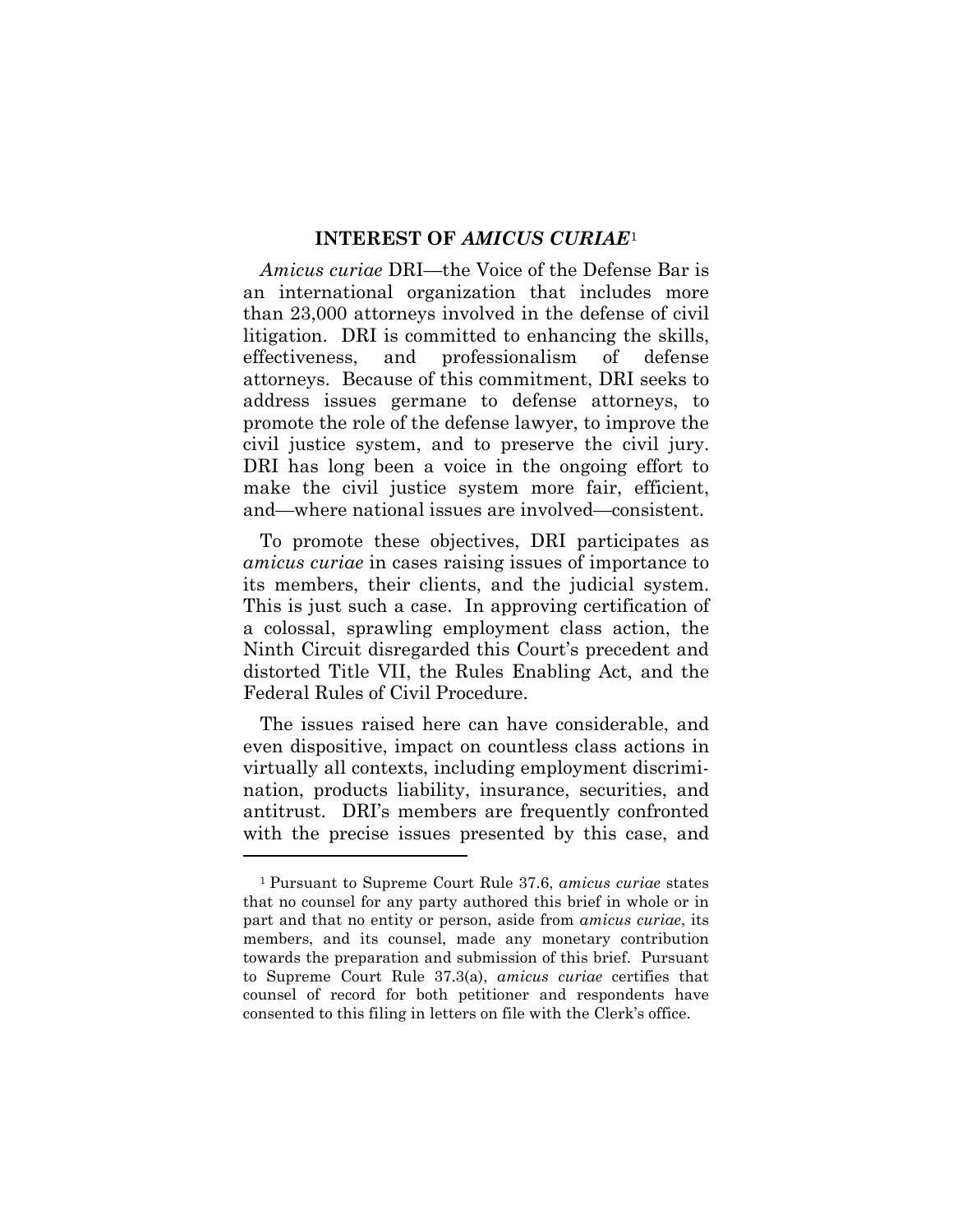the Ninth Circuit's erroneous disposition, if affirmed, would invite hosts of unwarranted class action suits against their clients. The Court should reverse the decision below.

#### **INTRODUCTION**

The Ninth Circuit affirmed certification of a gargantuan employment class action, allowing over 1.5 million plaintiffs with factually distinct claims to proceed together as a single unit. Under no ordinary construction of Rule 23 could this result have been obtained. Rule 23(a) requires that plaintiffs demonstrate commonality, typicality, and adequacy of their representation; and Rule 23(b)(2) allows certification only if the defendant has acted "on grounds that apply generally to the class."

To satisfy these requirements, the district court applied "rough justice" (to use that court's own term). Pet. App. 254a. The court washed away all of the individualized elements and defenses of a Title VII claim, and then certified a class that would "generat[e] a 'windfall'" for some employees and simultaneously "undercompensat[e] the genuine victims of discrimination.'" *Id*. The court thus purported to comply with Rule 23 only be redesigning the underlying cause of action. That was improper, and by affirming this feat of judicial engineering, the Ninth Circuit erred.

DRI fully supports petitioner's arguments and will not belabor them here. Instead, DRI submits this brief to emphasize how the Rules Enabling Act, 28 U.S.C. § 2072, prohibits the lower courts' novel manipulation of Rule 23. The Act empowers the Judiciary to adopt rules of "practice and procedure," but expressly provides that no such rule, including Rule 23, may "abridge, enlarge or modify any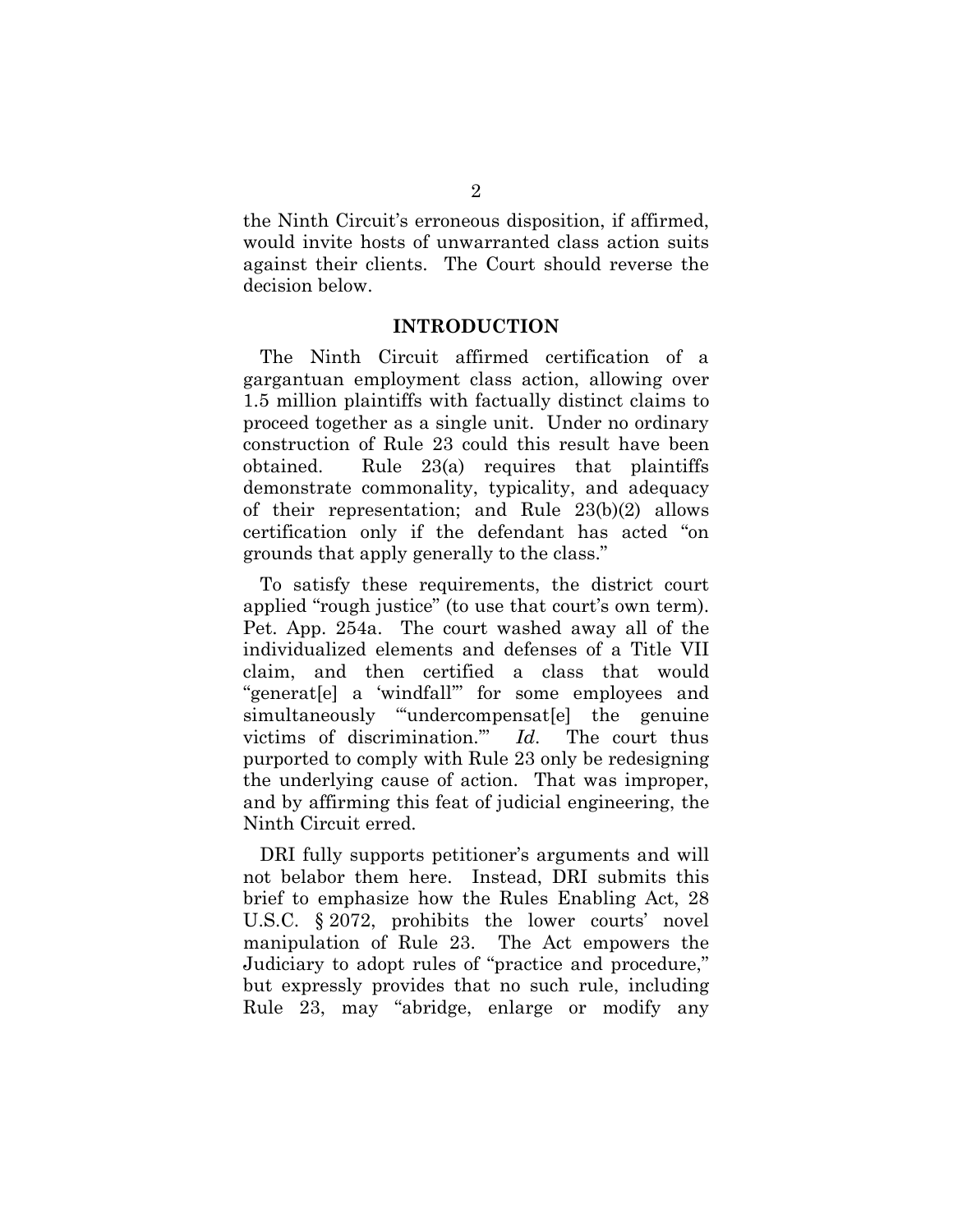substantive right." *Id.* § 2072(a), (b). Consistent with the statutory text and legislative history, this Court has emphasized that Rule 23 "must be interpreted with fidelity to the Rules Enabling Act." *Amchem Prods., Inc.* v. *Windsor*, 521 U.S. 591, 629 (1997). Indeed, as this Court has stressed, particular caution must be exercised in applying Rule 23 because class certification can dramatically impact a lawsuit and parties' rights. *Id.* at 613. This caution ensures that rules of decision do not change just because plaintiffs filed a class action. In the decision below, however, the Ninth Circuit majority abandoned caution and approved a class certification order under Rule 23 that distorts Title VII's requirements in direct violation of the Rules Enabling Act.

The consequences of this approach are troubling and far-reaching. Unless this Court enforces the Rules Enabling Act and Rule 23, plaintiffs will be emboldened to propose increasingly creative methods of generalized proof in order to assemble ever larger classes that should be ineligible for certification. Such class certifications exert enormous hydraulic pressure on defendants to settle cases that lack merit. To prevent these intolerable results, the Court should reverse the Ninth Circuit's decision.

#### **ARGUMENT**

## **I. RULE 23, CONSTRUED IN KEEPING WITH THE RULES ENABLING ACT, DOES NOT PERMIT THE CLASS CERTIFICATION.**

The Rules Enabling Act prohibits the lower courts' misconstruction of Rule 23. Because the Federal Rules of Civil Procedure cannot be used to modify substantive rights, class certification was improper.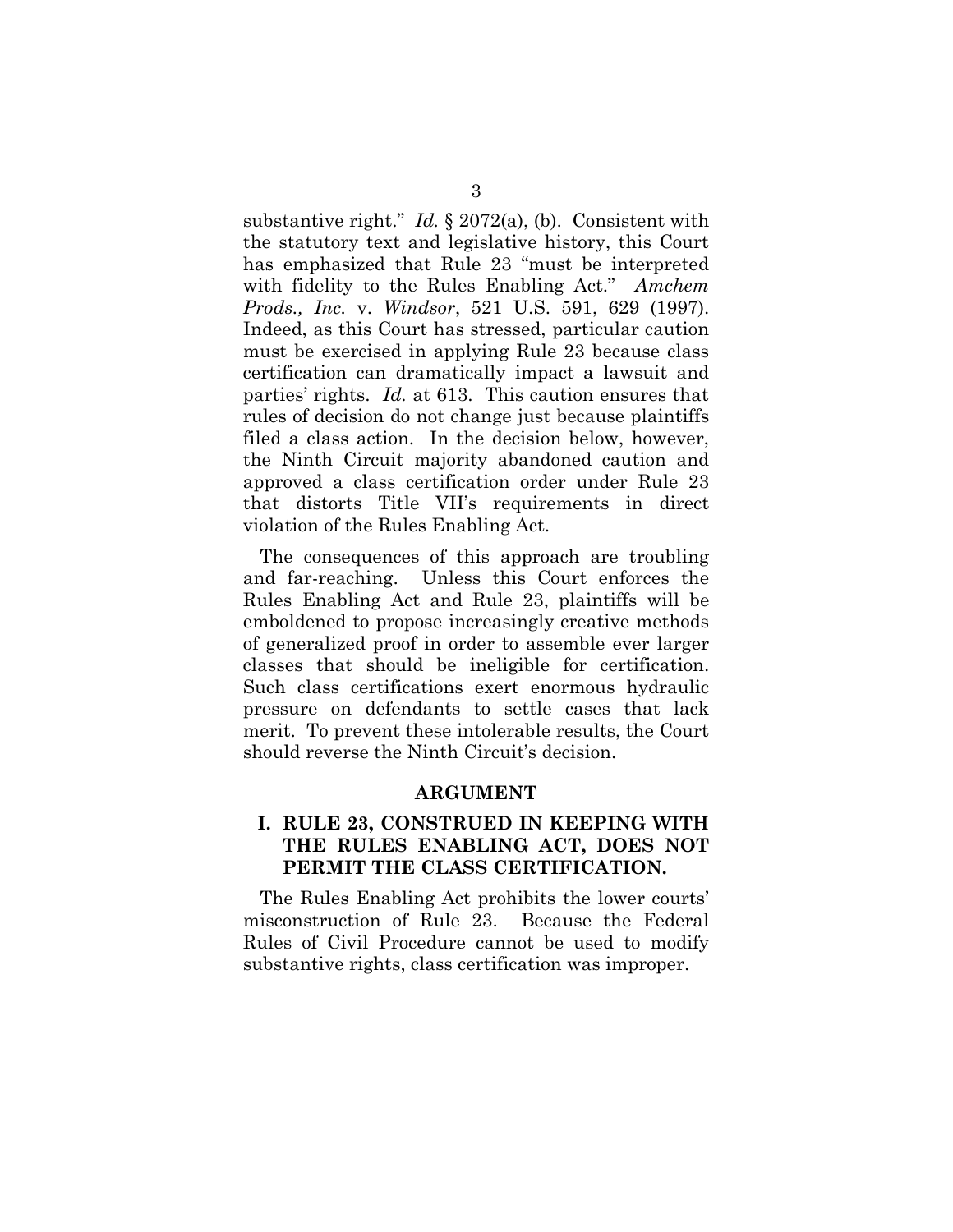## **A. The Rules Enabling Act Prohibits A Construction Of Rule 23 That Modifies Substantive Rights.**

1. The Rules Enabling Act empowers the Judiciary only to promulgate "general rules of practice and procedure." 28 U.S.C. § 2072(a). In enacting the statute, Congress made clear that "[s]uch rules shall not abridge, enlarge or modify any substantive right." *Id.* § 2072(b). Thus, to comply with the Rules Enabling Act, a Federal Rule may "affect[ ] only the process of enforcing litigants' rights and not the rights themselves." *Burlington N. R.R.* v. *Woods*, 480 U.S. 1, 8 (1987).

The commands of the Rules Enabling Act track the Constitution's separation of powers. Congress holds "[a]ll legislative Powers," U.S. Const. art. I, § 1, and "the judicial power" is "limited to 'Cases' and 'Controversies.'" *Mistretta* v. *United States*, 488 U.S. 361, 385 (1989) (quoting *Muskrat* v. *United States*, 219 U.S. 346, 356 (1911)); see U.S. Const. art. III, § 2. Congress may delegate rulemaking authority that is "appropriate to the central mission of the Judiciary," only if the rulemaking "do[es] not trench upon the prerogatives of another Branch." *Mistretta*, 488 U.S. at 388. The Rules Enabling Act provides such a limited delegation, authorizing the Court to make rules of "practice and procedure" only. 28 U.S.C. § 2072(a); see *Sibbach* v. *Wilson & Co.*, 312 U.S. 1, 9- 10 (1941). A broader delegation, which permitted the Court to make or modify "substantive right[s]," 28 U.S.C. § 2072(b), would impermissibly convey legislative authority and violate the Constitution's exclusive "prescription for legislative action," *INS* v. *Chadha*, 462 U.S. 919, 951 (1983).

The Rules Enabling Act's clear jurisdictional limitation and constitutional underpinnings must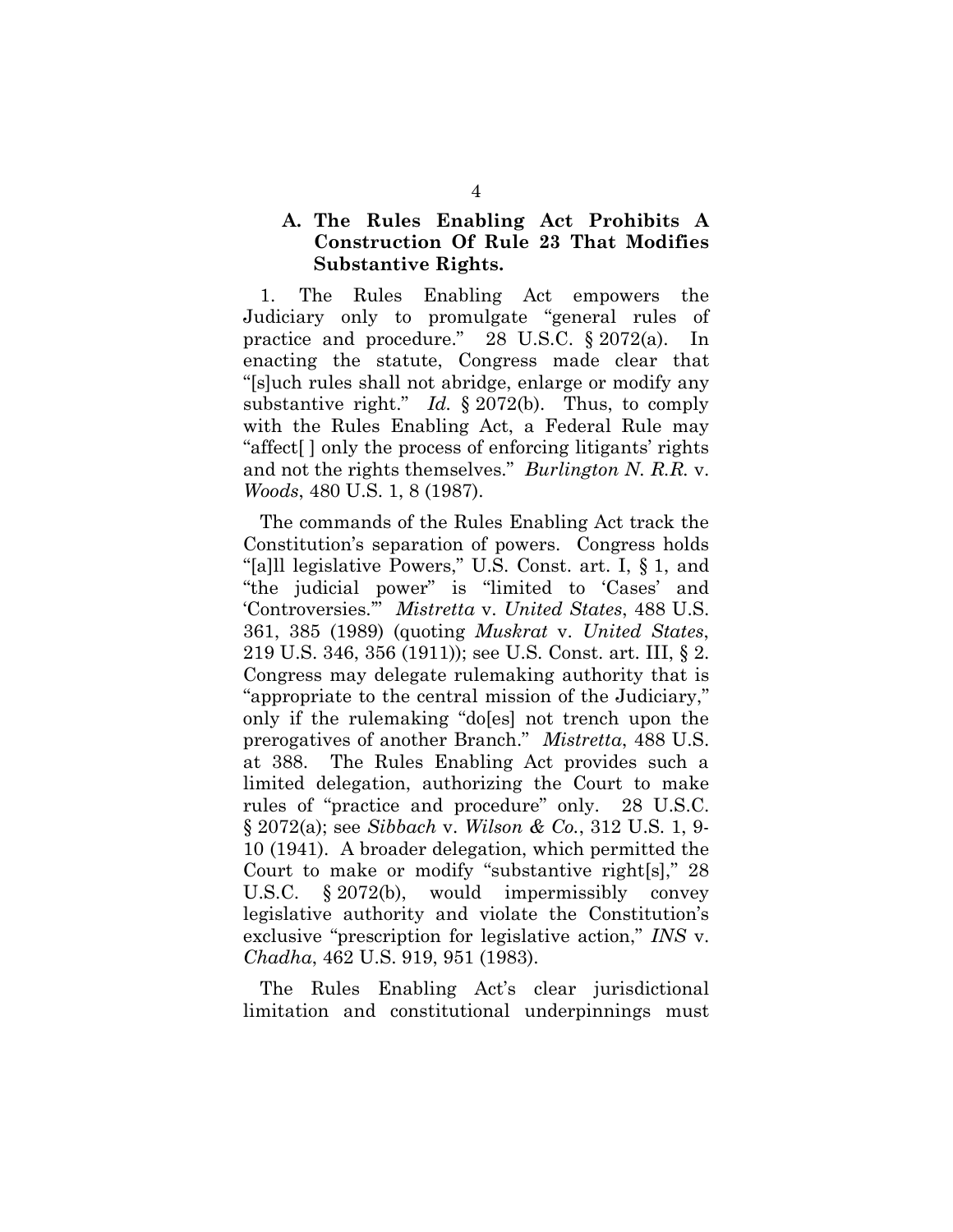guide interpretation of the Federal Rules. If a court has any question whether an interpretation of a Federal Rule would stray into the legislative domain by altering substantive rights, it should avoid the potential Rules Enabling Act violation and constitutional infirmity by choosing the alternative, plausible interpretation. See, *e.g.*, *Semtek Int'l Inc.* v. *Lockheed Martin Corp.*, 531 U.S. 497, 503, (2001) (rejecting an interpretation of Fed. R. Civ. P. 41(b) that "would arguably violate the jurisdictional limitation of the Rules Enabling Act"); *Ortiz* v. *Fibreboard Corp.*, 527 U.S. 815, 842 (1999) (adopting a "limiting construction" of Fed. R. Civ. P. 23(b)(1)(B) in order to "minimiz[e] potential conflict with the Rules Enabling Act" and "avoid[] serious constitutional concerns"); cf. *Shady Grove Orthopedic Assocs., P.A.* v. *Allstate Ins. Co.*, 130 S. Ct. 1431, 1441-42 (2010) (if Fed. R. Civ. P. 23 "were susceptible of two meanings," the Court would have to "interpret Rule 23 in a manner that avoids overstepping its authorizing statute"); *id.* at 1452 (Stevens, J. concurring in the judgment) ("When a federal rule appears to abridge, enlarge, or modify a substantive right, federal courts must consider whether the rule can reasonably be interpreted to avoid that impermissible result.").

2. The legislative history of the Rules Enabling Act confirms that Congress intended the Judiciary to adhere strictly to the narrow confines of its delegation. During the 20-year campaign leading to enactment of the Rules Enabling Act, opponents "protested that the judiciary's rulemaking authority would usurp legislative power." Martin H. Redish & Uma M. Amuluru, *The Supreme Court, the Rules Enabling Act, and the Politicization of the Federal Rules: Constitutional and Statutory Implications*, 90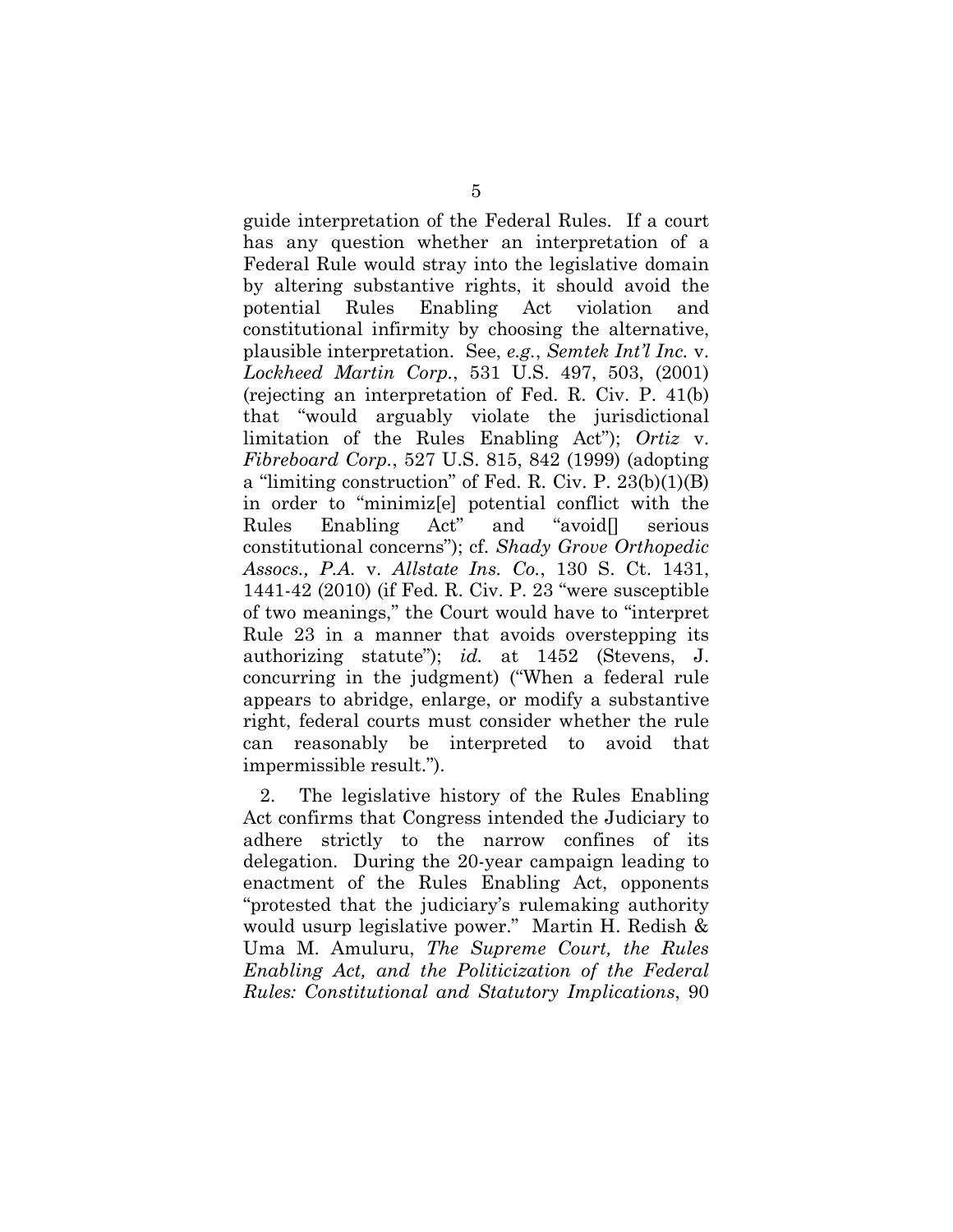Minn. L. Rev. 1303, 1312 (2006); see S. Rep. No. 69- 1174, at 20, 33 (1926). To meet that objection, proponents of the Act added the statement that the Court's rules could not "'abridge, enlarge, nor modify . . . substantive rights.'" Redish & Amuluru¸ *supra* at 1312; see also Stephen B. Burbank, *The Rules Enabling Act of 1934*, 130 U. Pa. L. Rev. 1015, 1073-80 (1982). The key Senate report explained:

In view of the express provision inhibiting the court from affecting "the substantive rights of any litigant," any court would be astute to avoid an interpretation which would attribute to the words "practice and procedure" an intention on the part of Congress to delegate a power to deal with such substantive rights and remedies ....

. . . .

Where a doubt exists as to the power of a court to make a rule, the doubt will surely be resolved by construing a statutory provision in such a way that it will not have the effect of an attempt to delegate to the courts what is in reality a legislative function.

#### S. Rep. No. 69-1174, at 11.

Congress thus made clear that the Act did not countenance rules that modified "substantive rights and remedies." *Id.*; see also S. Rep. No. 70-440, at 16 (1928) ("Matters of jurisdiction and of substantive right are clearly within the power of the legislature. These are not to be affected. It cannot be too strongly emphasized that the general rules of court contemplated under this bill will deal only with the details of the operation of the judicial machine."). Pertinent here, Congress expected that, in close cases, "any doubt will surely be resolved" by selecting the construction that would not intrude the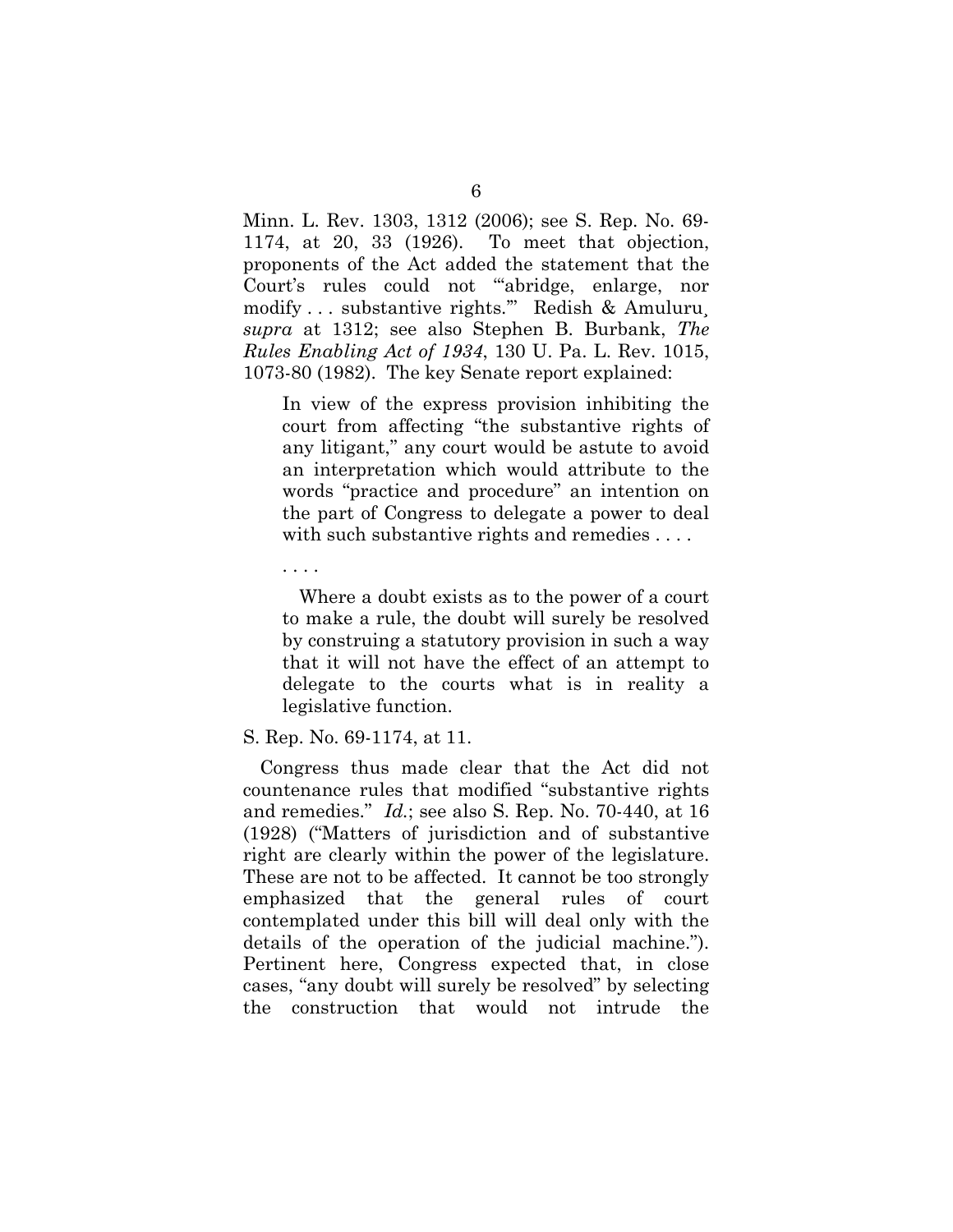legislative domain by modifying substantive rights. S. Rep. No. 69-1174, at 11.

3. Such restraint is especially appropriate when considering Rule 23 class certifications. A class certification "dramatically affects the stakes for defendants." *Castano* v. *Am. Tobacco Co.*, 84 F.3d 734, 746 (5th Cir. 1996). By aggregating claims, a class certification "makes it more likely that a defendant will be found liable" and "creates insurmountable pressure on defendants to settle." *Id.*; see also *In re Rhone-Poulenc Rorer Inc.*, 51 F.3d 1293, 1298 (7th Cir. 1995) (observing that class certification puts defendants "under intense pressure to settle" and calling "settlements induced by a small probability of an immense judgment in a class action 'blackmail settlements'") (quoting Henry J. Friendly, *Federal Jurisdiction: A General View* 120 (1973)).

Class certification also poses potential harms to absent plaintiffs that counsel in favor of restraint. Absent plaintiffs may prefer to assert their claims separately (or not at all), and yet Rule  $23(b)(2)$ certification binds them to the class action's disposition without giving them notice or an opportunity to opt out. See Fed. R. Civ. P.  $23(c)(2)(A)$ , (3)(A). Under Rule 23(b)(2), the success or failure of the named plaintiffs becomes the success or failure of every absent plaintiff.

Rule 23's potency and potential harms have led this Court to stress that Rule 23 "must be interpreted in keeping with Article III constraints, and with the Rules Enabling Act." *Amchem*, 521 U.S. at 613; see also *Ortiz*, 527 U.S. at 845. Rule 23 is not an invitation to "judicial inventiveness." *Amchem*, 521 U.S. at 620. Particularly when, as here, "individual stakes are high and disparities among class members [are] great," this Court has "call[ed] for caution." *Id.*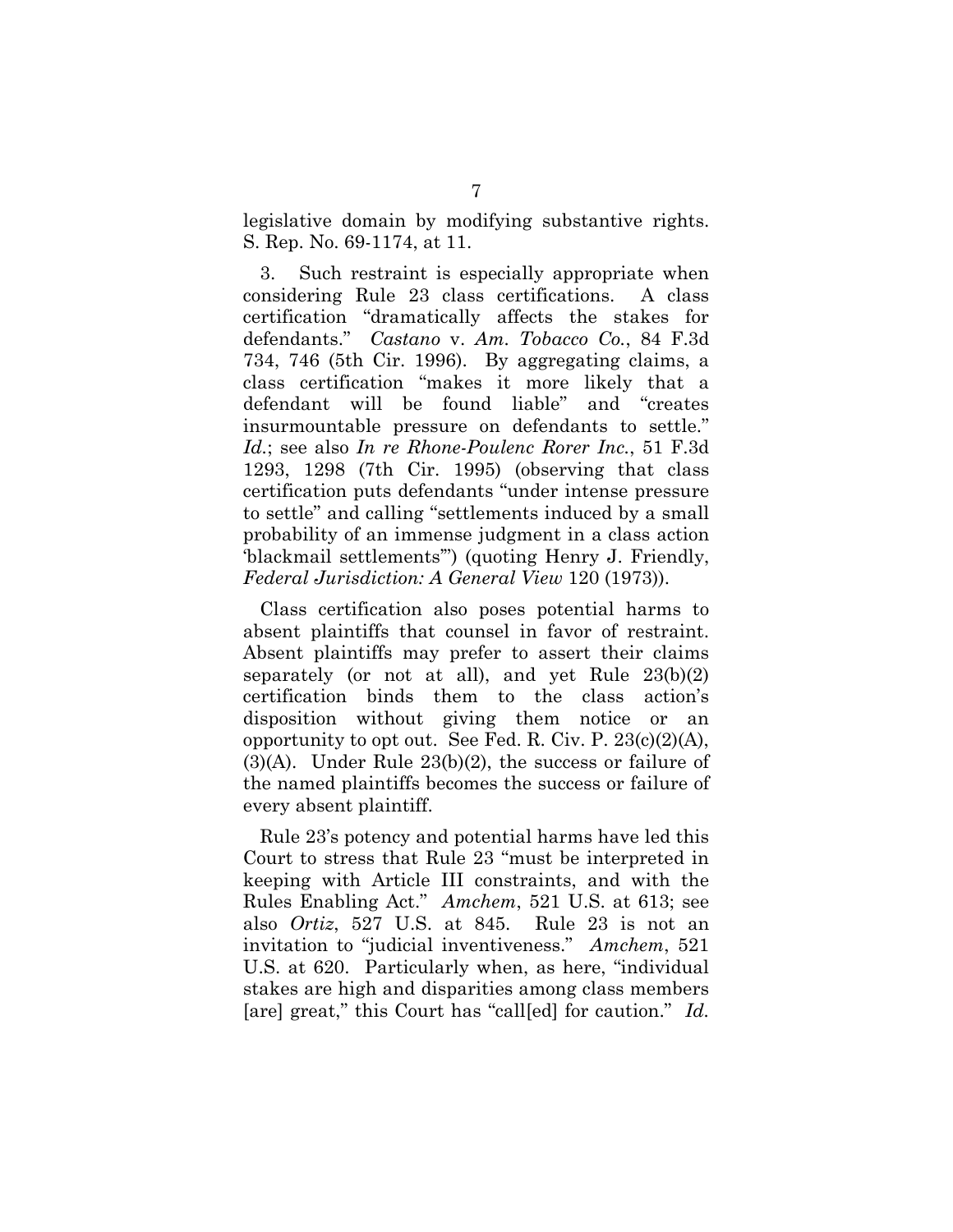at 625. Regardless of the efficiencies promised by Rule 23, a defendant cannot be subject to liability more easily just because plaintiffs choose to plead a class action. 28 U.S.C. § 2072(b). A class action may proceed only if it "leaves the parties' legal rights and duties intact and the rules of decision unchanged." *Shady Grove Orthopedic Assoc.,* 130 S. Ct. at 1443 (plurality).

Of course, if Rule 23 *did* permit certification of a class action that modified substantive rights, those operative provisions of Rule 23 would be invalid. The Enabling Act trumps conflicting Federal Rules, and thus independently bars such a class action. See *Amchem*, 521 U.S. at 629 ("the rulemakers' prescriptions for class actions may be endangered by those who embrace Rule 23 too enthusiastically") (internal quotation marks omitted). As explained below, Rule 23 can be construed in keeping with the Enabling Act to disallow the class certification affirmed below. Regardless of whether reversal is based on Rule 23 or the Enabling Act, however, this much is certain: the class certification order cannot stand.

## **B. The Class Certification In This Case Violates The Rules Enabling Act By Modifying Substantive Rights Under Title VII.**

Despite Congress's clear directive in the Rules Enabling Act, the Ninth Circuit affirmed a class certification order that altered the substantive Title VII cause of action and limited Wal-Mart's substantive defenses. The error warrants reversal. Plaintiffs allege that Wal-Mart engaged in a pattern or practice of intentional discrimination on the basis of sex in violation of 42 U.S.C. § 2000e-2. See Pet. App. 279a. That provision requires proof that an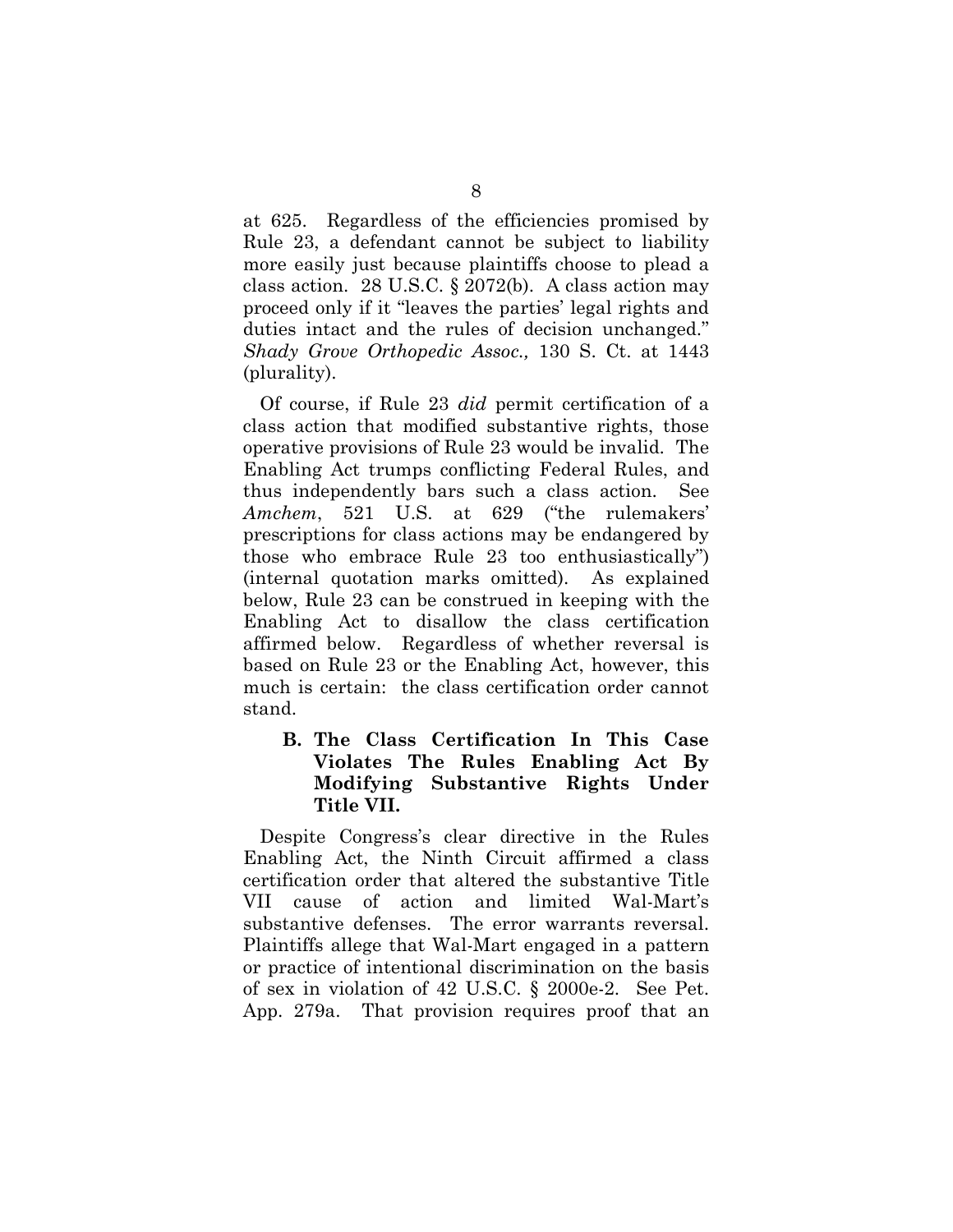employer took an adverse employment action against the plaintiff "because of" her sex. 42 U.S.C. § 2000e-2. Title VII explicitly forecloses a plaintiff's recovery if the employer acted "for any reason other than discrimination on account of . . . sex." *Id.* § 2000e-5(g)(2)(A); see also *id.* § 2000e-5(g)(2)(B)(ii). To maintain a class action for individual relief, plaintiffs must satisfy a two-stage framework, which requires plaintiffs to demonstrate a "systemwide pattern or practice of" intentional discrimination, and permits defendants to provide individualized defenses. *Int'l Bhd. of Teamsters* v. *United States*, 431 U.S. 324, 336 (1977); see *Franks* v. *Bowman Transp. Co.*, 424 U.S. 747, 772 (1976). As explained below, the Ninth Circuit transmogrified this framework, alleviating plaintiffs' burden and depriving Wal-Mart of its right to offer individualized defenses, all in violation of the Rules Enabling Act.

> **1. The Class Certification Order Lowers Plaintiffs' Burden To Show They Were Victims Of A Pattern Or Practice Of Intentional Discrimination.**

In stage one, plaintiffs must prove that the employer engaged in a "systemwide pattern or practice of" intentional discrimination—*i.e.*, that sex "discrimination was the company's standard operating procedure." *Teamsters*, 431 U.S. at 336. A showing of "discrimination against one or two individuals" does not mean the plaintiff can necessarily "prove the existence of a companywide policy, or even a consistent practice within a given department," sufficient to sustain a class action. *Cooper* v. *Fed. Reserve Bank of Richmond*, 467 U.S. 867, 877-78 (1984). Instead, to satisfy Rule 23(a) and Rule 23(b)(2), plaintiffs need to produce "[s]ignificant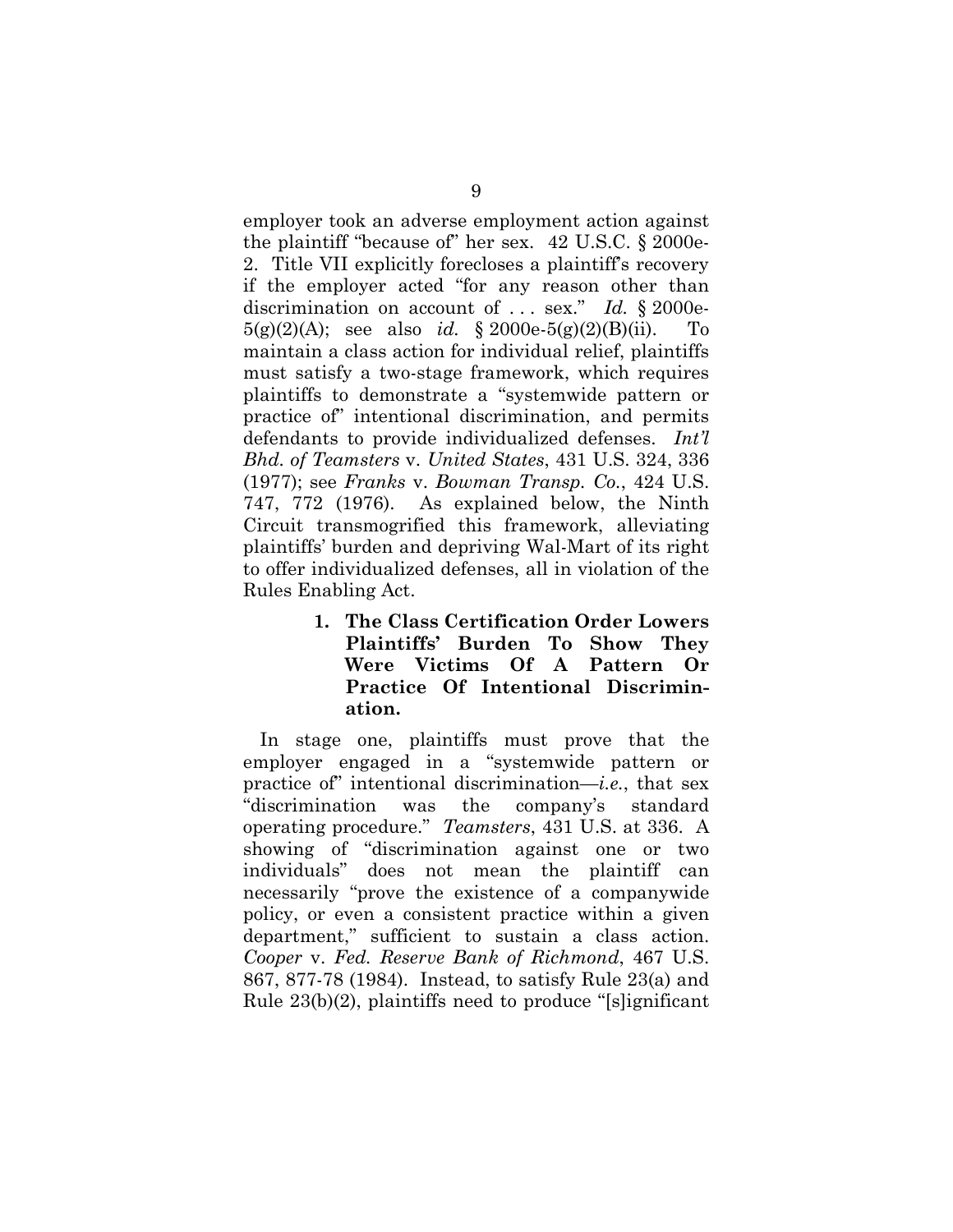proof" that the employer pursued a common discriminatory policy or practice in the same manner against the entire class. *Gen. Tel. Co. of Sw.* v. *Falcon*, 457 U. S. 147, 159 n.15 (1982).

a. As in all class actions, a plaintiff "seeking to maintain a class action under Title VII must meet 'the prerequisites of numerosity, commonality, typicality, and adequacy of representation' specified in Rule 23(a)." *Id.* at 156. The Rule 23(a) criteria cannot be assessed in the abstract. They must be judged in keeping with the Enabling Act's command: The questions of law and fact must be so "common," Fed. R. Civ. P. 23(a)(2), and the class representatives' claims and defenses so "typical," *id.* 23(a)(3), that adjudicating their cases could resolve each class member's case without sacrificing any party's rights. *Falcon*, 457 U.S. at 157 n.13. The adequacy of representation inquiry, Rule 23(a)(4), likewise takes account of whether "the named plaintiff's claim and the class claims are so interrelated that the interests of the class members will be fairly and adequately protected in their absence."[2](#page-14-0) *Id.*

The greater the degree to which the class representatives' claims vary from other class members' claims, the greater the risk that a class action will modify substantive rights. If the claims vary substantially, the absent class members may be entitled to a different judgment from the named plaintiffs. Or, the defendant may have a defense against absent class members' claims that it could

 $\overline{a}$ 

<span id="page-14-0"></span><sup>2</sup> Other factors, such as "competency of class counsel and conflicts of interest," may also doom a proposed class action. *Falcon*, 457 U.S. at 157 n.13*.* Compliance with the Enabling Act is a necessary but not a sufficient condition for class certification.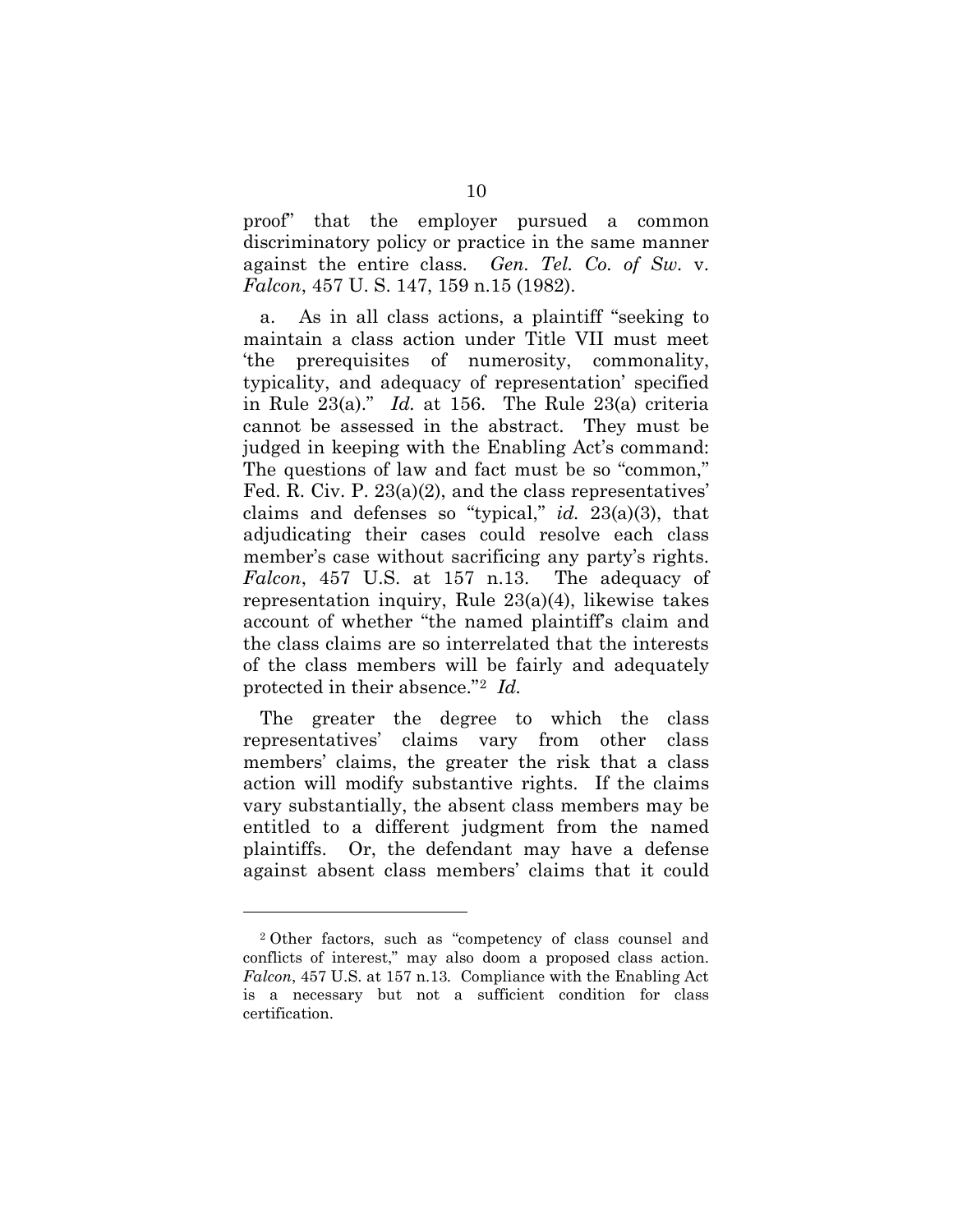not advance against the named plaintiffs. Because the Enabling Act prohibits those results, Rule 23(a)'s factors must be applied to limit class claims to those that are "fairly encompassed by the named plaintiff's claims." *Gen. Tel. Co. of Nw.* v. *EEOC*, 446 U.S. 318, 330 (1980). In essence, Rule 23(a) requires that the class members "possess the same interest and suffer the same injury." *Falcon*, 457 U.S. at 156 (internal quotation marks omitted).

Plaintiffs plainly cannot satisfy Rule 23(a)'s commonality, typicality, or adequacy requirements. As certified, the class consisted of different types of employment actions (*i.e.*, unequal pay, unequal promotions) allegedly taken against 1.5 million different female employees, in 170 different job classifications, in 53 different departments, at 3,400 different stores, by thousands of different, local decision-makers. Pet. App. 114a, 163a, J.A. 745a-746a; see Pet. App. 59a (acknowledging "the absence of a specific discriminatory practice promulgated by Wal-Mart"). Theirs is a far cry from the prototypical Title VII class action in which plaintiffs identify a discrete discriminatory practice, such as "a biased testing procedure," that affected all class members in the same manner. *Falcon*, 457 U.S. at 160 n.15; see*, e.g.*, *Garcia* v. *Johanns*, 444 F.3d 625, 631-32 (D.C. Cir. 2006) (requiring a plaintiff to "make a significant showing" that "the class suffered from a common policy of discrimination that pervaded all of the employer's challenged employment decisions") (internal quotation marks omitted). Rather, plaintiffs allege that Wal-Mart fostered a "corporate culture" of "gender stereotyping" and a corporate practice of giving store managers "excessive subjectivity" in multiple types of "personnel decisions." Pet. App. 51a.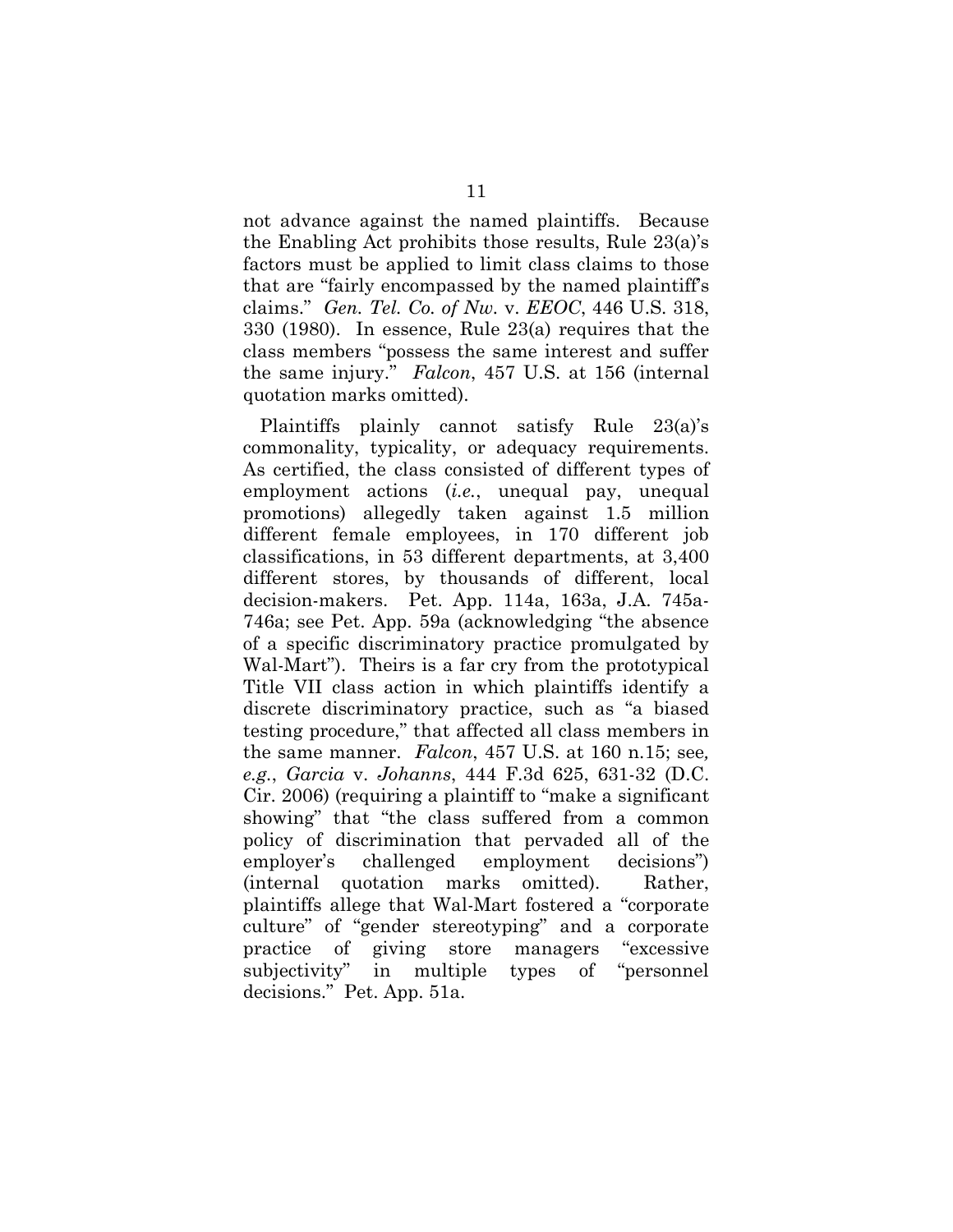On its own terms, this allegation of subjective decisions of varying types, by thousands of independent local store managers across the country, precludes plaintiffs from satisfying Rule 23(a)'s requirements. Indeed, a policy of "leaving promotion decisions to the unchecked discretion of lower level supervisors should itself raise *no inference* of discriminatory conduct." *Watson* v. *Fort Worth Bank & Trust*, 487 U.S. 977, 990 (1988) (emphasis added); see*, e.g.*, *Garcia*, 444 F.3d at 632 ("[e]stablishing commonality . . . is particularly difficult where, as here, multiple decisionmakers with significant local autonomy exist"). Thus, individual class members' Title VII claims rise or fall on myriad additional facts specific to their employment situation and the particular decision-makers. In no meaningful sense do plaintiffs "possess the same interest" or have they "suffer[ed] the same injury" from a common discriminatory practice. *Falcon*, 457 U.S. at 156 (internal quotation marks omitted).

The lower courts reached the opposite conclusion only by ignoring the overwhelming differences among putative class members, focusing instead on the few issues plaintiffs claimed to be common—*i.e.*, "excessively subjective decision making in a corporate culture of uniformity and gender stereotyping." Pet. App. 80a. But defining the common practice at that high level of abstraction is meaningless. It mirrors the general claim of a "policy of discrimination" that *Falcon* rejected as insufficient to satisfy Rule 23(a). 457 U.S. at 157-58. Moreover, it fails the fundamental requirement that the class members' claims so overlap that adjudicating the named plaintiffs' claims fairly resolves each class member's claims without modifying any class member's rights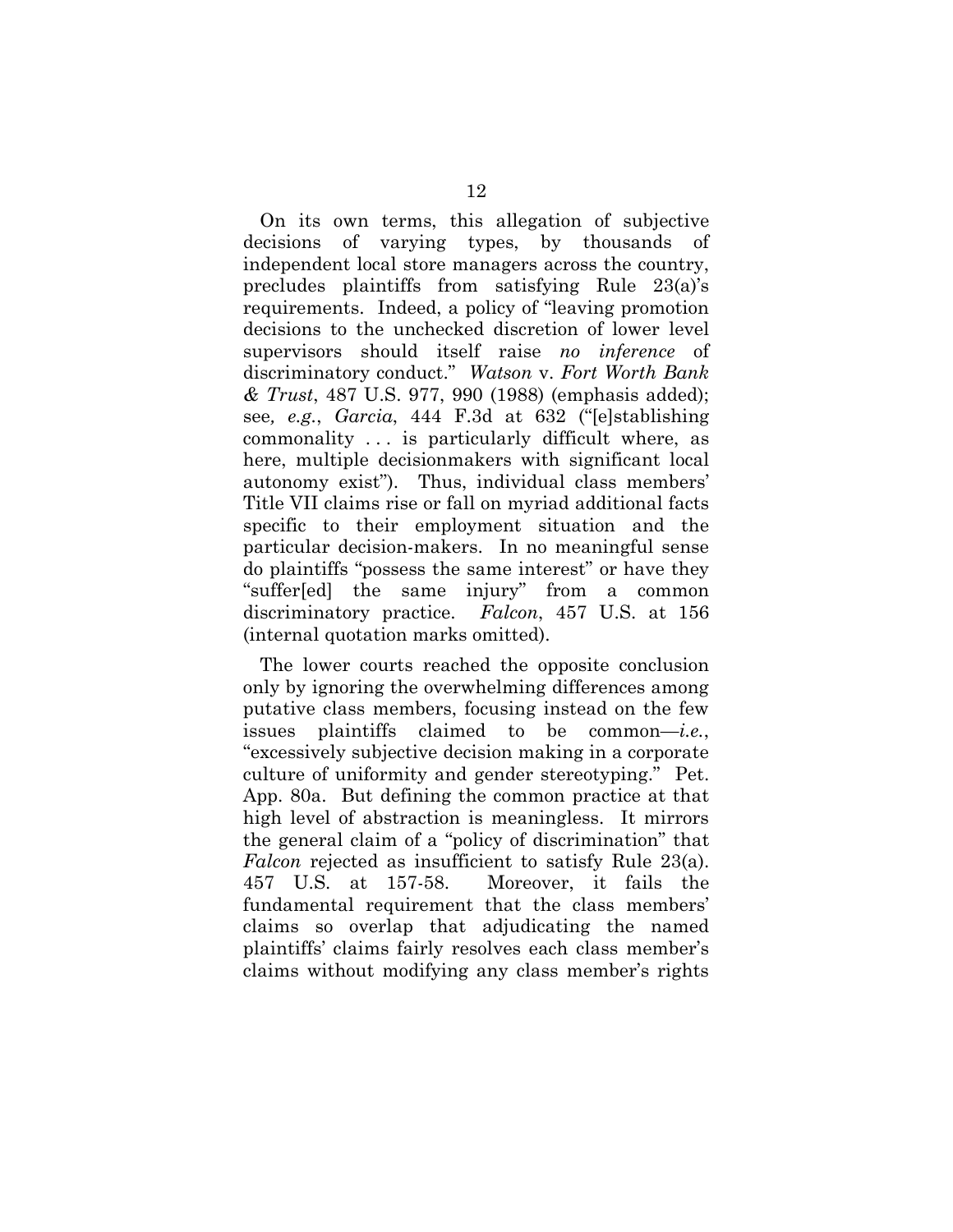or burdens, or depriving the defendant of any defense. 28 U.S.C. § 2072(b).

Those impermissible effects are precisely what the class certification order allows. It opens the door to 1,500,000 class members—who worked in different stores around the country, under different managers—receiving a backpay award without ever having to prove actual discrimination, and merely because a jury finds that a few store managers in California treated individual employees differently under completely separate employment circumstances. See Pet. App. 4a-5a. The order also opens the door to the possibility that the class members will be forever barred from advancing legitimate discrimination claims merely because a jury finds that those particular California store managers did not discriminate against the named plaintiffs. It is hard to imagine a more egregious violation of the Enabling Act.

b. Nor can plaintiffs' claim satisfy Rule 23(b)(2), as properly construed in light of the Enabling Act. Rule 23(b)(2) allows certification if the defendant has acted "on grounds that apply generally to the class, so that final injunctive relief or corresponding declaratory relief is appropriate respecting the class as a whole." Fed. R. Civ. P. 23(b)(2). The "underlying premise of the (b)(2) class" is that "its members suffer from a common injury properly addressed by class-wide relief." *Allison* v. *Citgo Petroleum Corp.*, 151 F.3d 402, 413 (5th Cir. 1998).

To be certified under (b)(2), the class must be an especially "homogenous and cohesive group." *Id.*; see also*, e.g. Barnes* v. *Am. Tobacco Co.*, 161 F.3d 127, 143 (3d Cir. 1998) (collecting cases that recognize the "cohesion" demanded by (b)(2)). Indeed, "even greater cohesiveness generally is required" for a (b)(2) class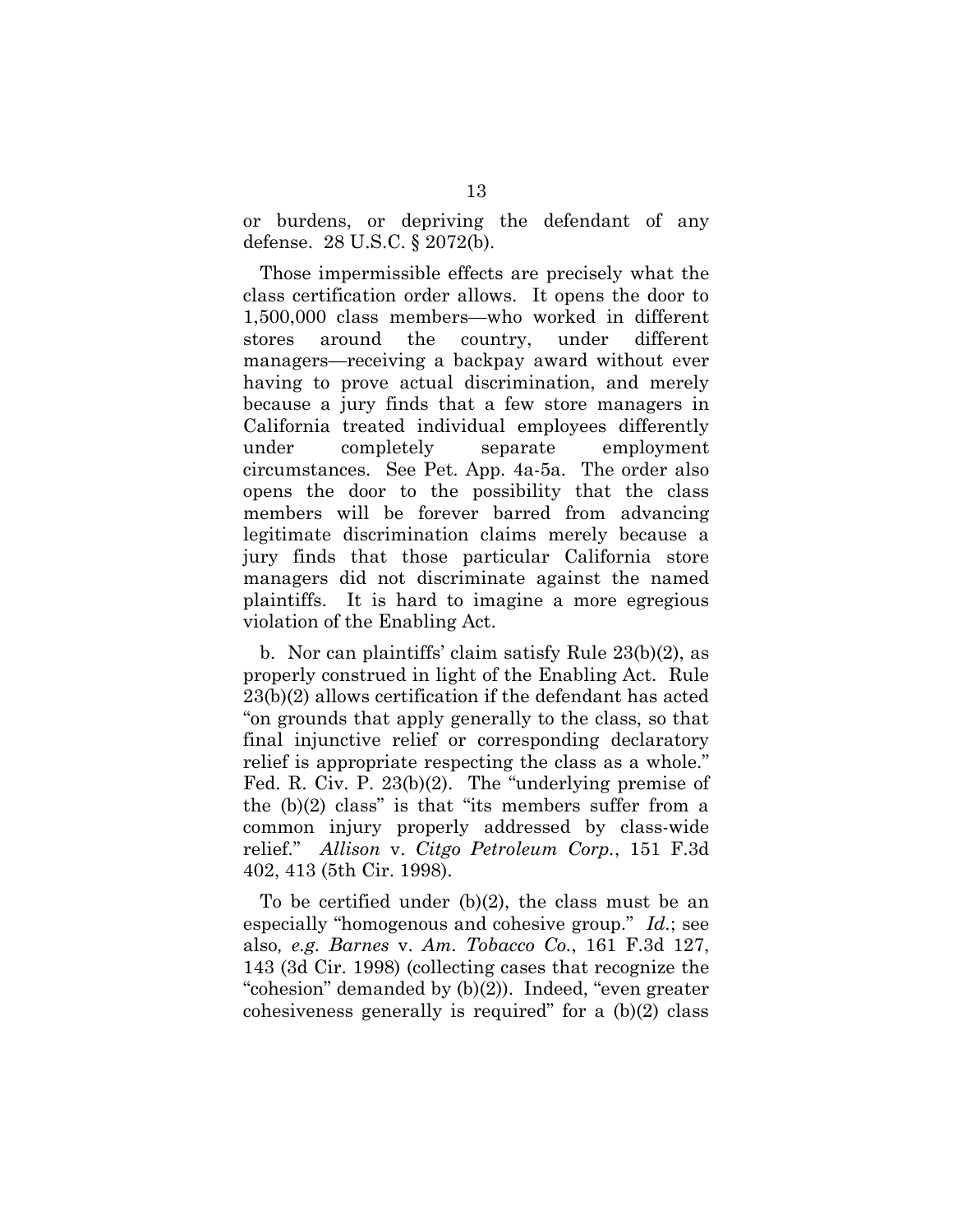than for a  $(b)(3)$  class, in which common issues must merely "predominate" individual issues. *In re St. Jude Med., Inc.*, 425 F.3d 1116, 1121 (8th Cir. 2005); see also*, e.g.*, *Barnes*, 161 F.3d at 142-43. This heightened need for cohesion stems both from (b)(2)'s text and the fact that (b)(2) certification binds absent class members to the class action's judgment without giving them notice or an opportunity to opt out. *Allison*, 151 F.3d at 413; see Fed. R. Civ. P. 23(c)(2)(A), (3)(A); see also *Amchem*, 521 U.S. at 620 (Rule 23 requires courts to determine whether a class certified for trial "would present intractable management problems").

Where, as here, the named plaintiffs and absent class members lack cohesion and have varying claims, certification under (b)(2) creates a real possibility that absent class members' and the defendant's rights will be modified in violation of the Enabling Act. The absent class members and the defendant will be bound to the judgment obtained for the named plaintiffs based on circumstances not shared by the absent class members, potentially awarding certain members relief they did not merit, and depriving others of relief they deserved. Indeed, the district court candidly acknowledged that its class certification order would "generat[e] a 'windfall'" for some employees who were not "'genuine victims of discrimination," and "undercompensat[e] the genuine victims of discrimination.'" Pet. App. 254a. This admission should have doomed any effort to apply Rule 23(b)(2) here because it flatly contravenes the Rules Enabling Act by modifying Title VII's substantive provisions.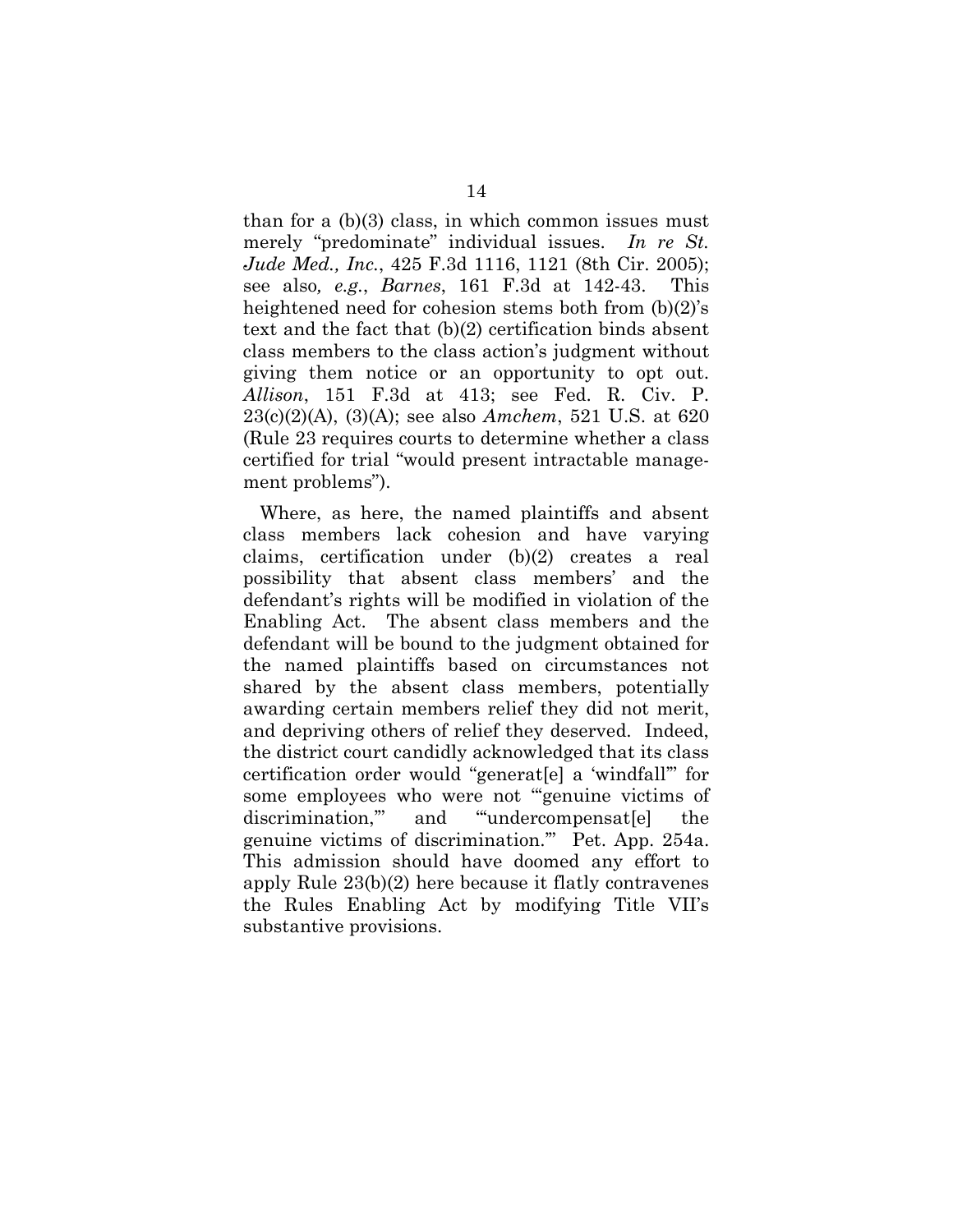## **2. The Class Certification Order Abridges Wal-Mart's Right To Present Individualized Defenses.**

The class certification order also violates the Rules Enabling Act by modifying the substantive rights at stake in the second stage of the *Teamsters*  framework. Plaintiffs who prevail at stage one are entitled only to "prospective relief" to the class, such as "an injunctive order against continuation of the discriminatory practice." 431 U.S. at 361; see *Cooper*, 467 U.S. at 876. If plaintiffs seek "individual relief," as plaintiffs do here, a second stage consisting of individualized proceedings is required. See *Teamsters*, 431 U.S. at 361 ("a district court must usually conduct additional proceedings . . . to determine the scope of individual relief"); see *Cooper*, 467 U.S. at 876.

This requirement of individualized proof follows directly from Title VII's text. The operative provision makes it unlawful for an employer "to discriminate against any *individual* with respect to his compensation, terms, conditions, or privileges of employment, because of such *individual's* . . . sex." 42 U.S.C. § 2000e-2(a)(1) (emphasis added). Title VII expressly prohibits granting relief to "an individual" if the evidence shows that the adverse employment action was taken for "any reason other than discrimination on account of . . . sex." *Id*. § 2000e-5(g)(2)(A); see also *id.* § 2000e-5(g)(2)(B)(ii) (court "shall not award damages or issue an order requiring . . . payment" if the employer demonstrates that it "would have taken the same action in the absence of the impermissible motivating factor").

Contrary to the Ninth Circuit majority's view, Pet. App. 104a-105a & n.53, this Court's decisions establish that, in the second stage, the employer is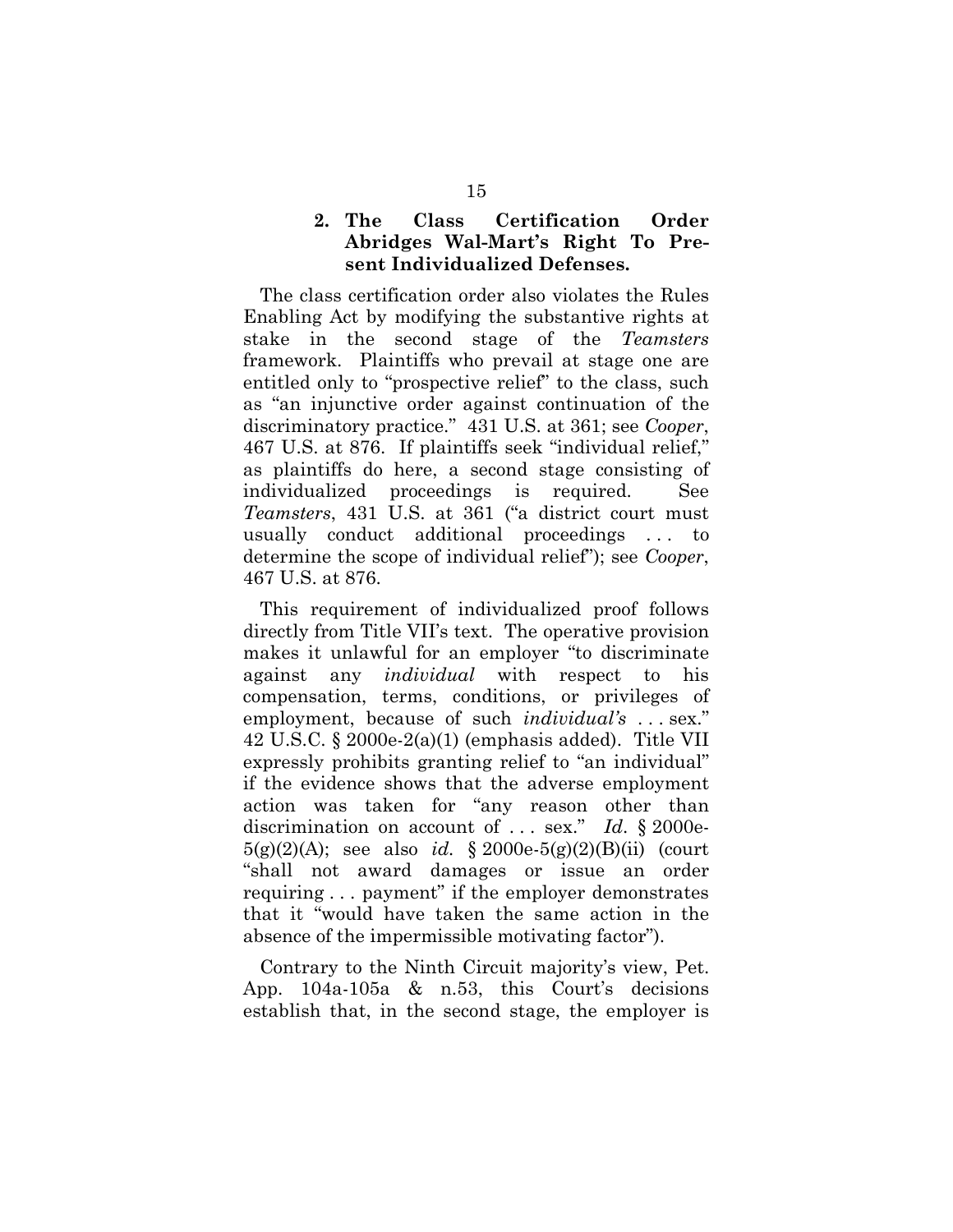"*entitled* to prove" that individual plaintiffs were not victims of discrimination.[3](#page-20-0) *E. Tex. Motor Freight Sys., Inc.* v. *Rodriguez*, 431 U.S. 395, 404 n.9 (1977) (emphasis added); see also *Teamsters*, 431 U.S. at 362 (employer may "demonstrate that the individual applicant was denied an employment opportunity for lawful reasons"); *Franks*, 424 U.S. at 772 (employer may show that "individuals ... were not in fact" victims of previous hiring discrimination"). Thus, "Title VII does not authorize affirmative relief for individuals as to whom, the employer shows, the existence of systemic discrimination had no effect." *Price Waterhouse* v. *Hopkins*, 490 U.S. 228, 245 n.10 (1989) (plurality); *id.* at 266 (O'Connor, J., concurring in the judgment) (same).

 $\overline{a}$ 

<span id="page-20-0"></span><sup>3</sup> This Court's decisions in *Teamsters* and *Franks* hold that the employer has the burden of proof at the second stage because plaintiffs' stage one "proof of the pattern or practice supports an inference that any particular employment decision . . . was made in pursuit of that policy." *Teamsters*, 431 U.S. at 362; *see Franks*, 424 U.S. at 772. However, this Court's subsequent decisions addressing individual disparate treatment claims (as opposed to class action pattern-or-practice disparate treatment claims) have clarified that the plaintiff always retains the ultimate burden to prove intentional discrimination. *See, e.g.*, *St. Mary's Honor Ctr.* v. *Hicks*, 509 U.S. 502, 507 (1993); *U.S. Postal Ser*v. *Bd. of Governors* v. *Aikens*, 460 U.S. 711, 716 (1983). These subsequent cases cast doubt on *Teamsters'* and *Franks*' placement of the burden on defendants. *See Gross* v. *FBL Fin. Servs., Inc.*, 129 S. Ct. 2343, 2351-52 (2009) (holding that a plaintiff retains the burden under the Age Discrimination in Employment Act and questioning burden shifting under Title VII); *Price Waterhouse* v. *Hopkins*, 490 U.S. 228, 267 (1989) (plurality) (O'Connor, J., concurring in the judgment). Regardless of where the burden lies, however, the decision below gives the defendant *no* opportunity to present its defense in violation of the Rules Enabling Act.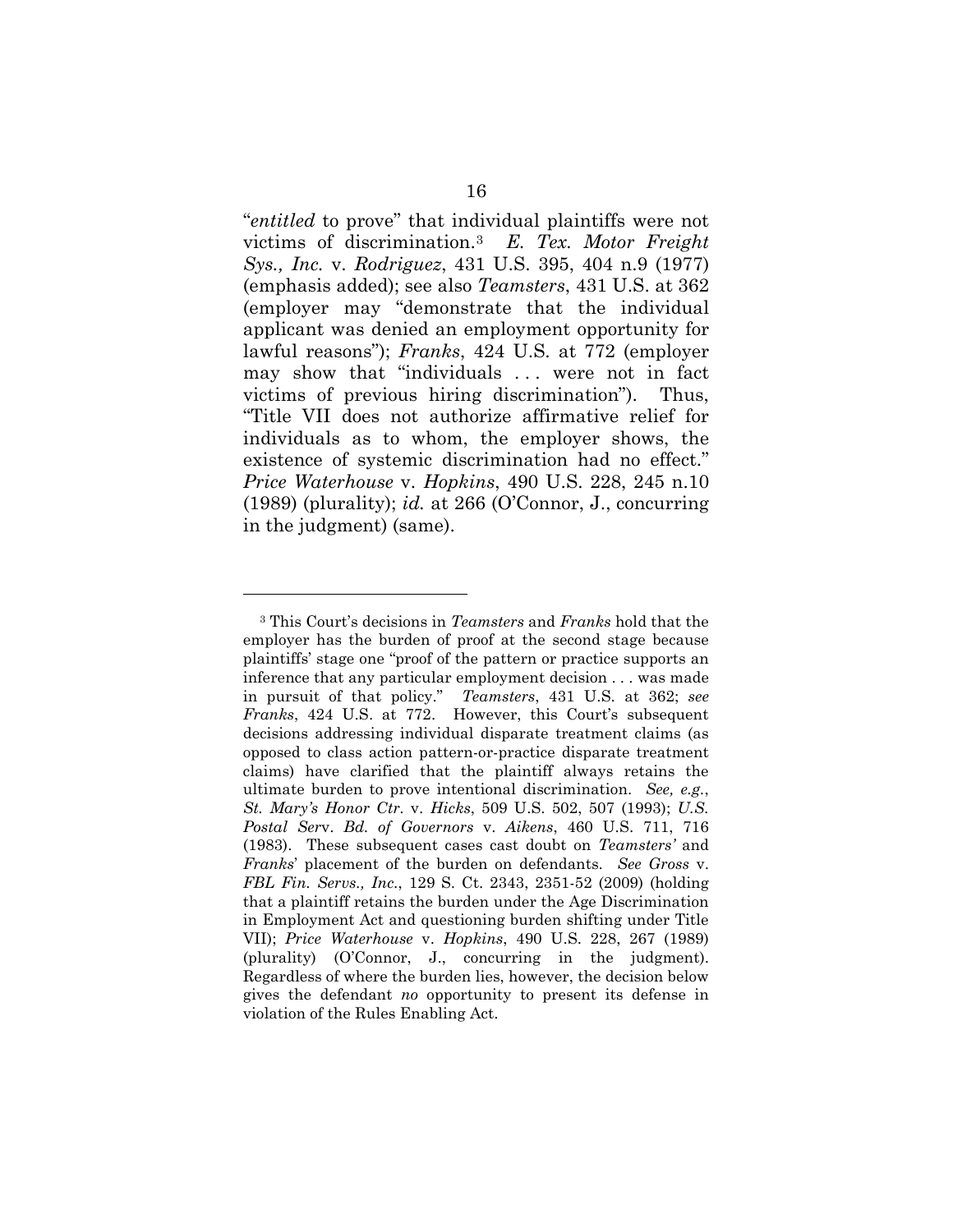The class certification order affirmed in this case, however, dispenses with individualized proof, thus modifying the Title VII cause of action, in violation of the Rules Enabling Act. The district court acknowledged that conducting "individual hearings" in stage two is the "norm," but found that conducting such hearings would be "impractical on its face" and "not feasible." Pet. App. 251a-252a. Given the size of the putative class and plaintiffs' theory of discrimination through "subjective criteria," the court reasoned that "it is virtually impossible" to determine "which class members were the actual victims of the defendant's discriminatory policy." *Id.* at 252a-253a. As the dissent below explained, the district court's findings "compel[ ] the conclusion that it could not certify the class at all*." Id*. at 146a.

Instead, the district court stripped Wal-Mart of its substantive right to mount individualized defenses. Pet. App. 247a-258a; see *id.* at 247a (Wal-Mart "is not, however, entitled to circumvent or defeat the class nature of the proceeding by litigating whether every individual store discriminated against individual class members"). The court proposed to substitute a formula-based approach that would determine individual plaintiffs' relief without considering each of Wal-Mart's defenses to their claims. *Id.* at 251a-276a. The district court would calculate a class-wide, lump-sum backpay award, and then use employment information from Wal-Mart's corporate records to fashion individual awards. *Id.* This approach would preclude Wal-Mart from showing that a nondiscriminatory reason not evident in corporate records—such as a plaintiff's inferior pre-Wal-Mart work experience, *id.* at 272a-273a & n.55—actually motivated the lower pay or non-promotion. See *id.* at 272a-276a. Even though plaintiffs allege that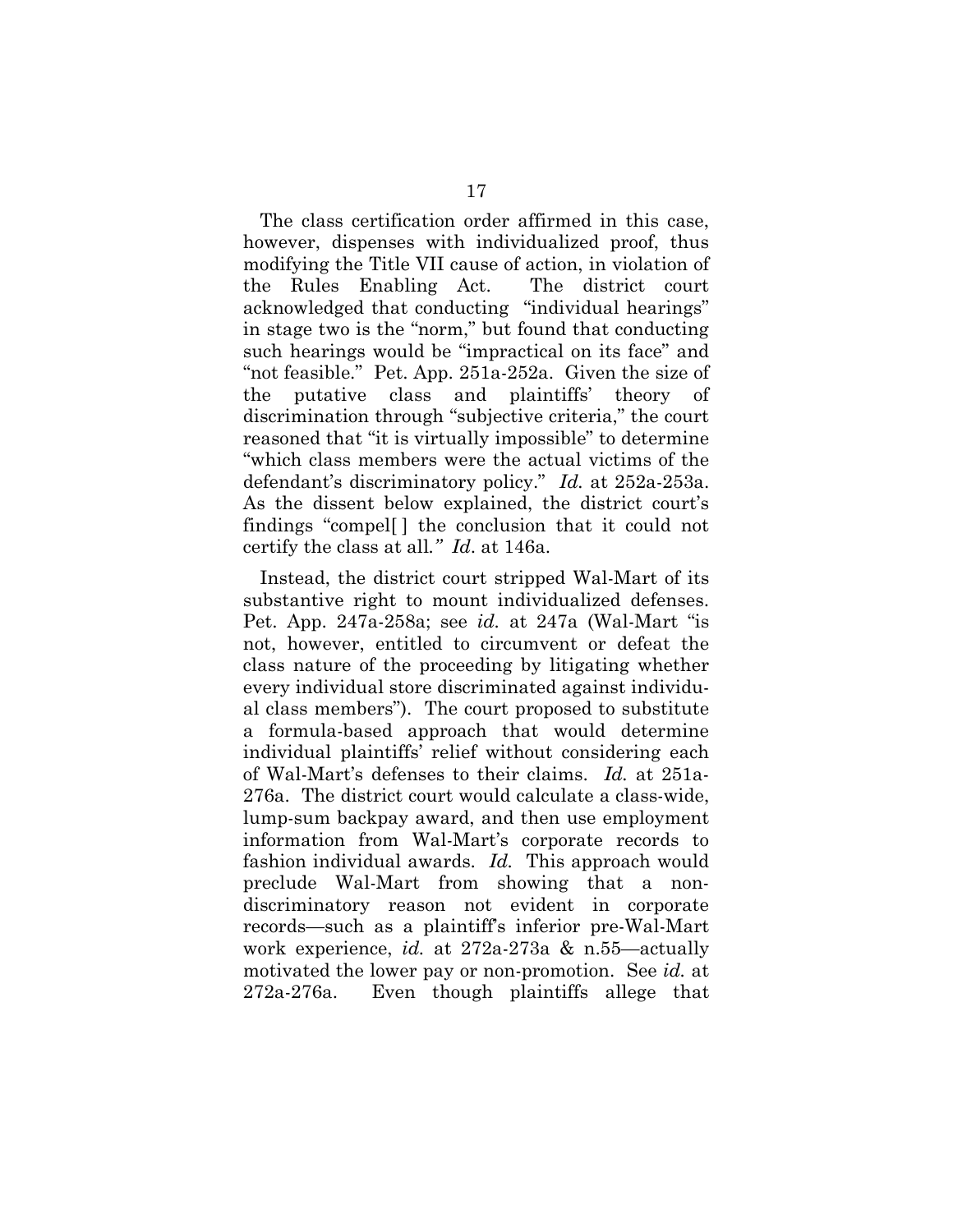discrimination occurred through local store managers' subjective decisions, *id.* at 77a-78a, the defendant's ability to show that any given manager did not act "because of" a plaintiff's sex is sharply limited. This result violates Title VII's express provisions. 42 U.S.C. §§ 2000e-2(a), 2000e-5(g).

The Ninth Circuit majority justified allowing this wayward approach on the ground that, in stage one, "the pattern and practice *has* to be proven on a group basis." Pet. App. 105 n.53. But that truism says nothing about the employer's right to contest individual plaintiffs' claims in stage two[.4](#page-22-0) That is the stage when the statutorily created right to present individualized defenses is vindicated. *Teamsters*, 431 U.S. at 362. A court cannot use Rule 23 to abridge that right. 28 U.S.C. § 2072(b).

It is no answer to suggest, as the Ninth Circuit majority did, Pet. App. 110a n.56, that Wal-Mart's rights could be protected by allowing it "to present

 $\overline{a}$ 

<span id="page-22-0"></span><sup>4</sup> On that critical point, the majority principally relied on two inapposite Ninth Circuit decisions to claim that the district court could dispense with individualized hearings. Pet. App. 105a-110a & n.53. The first case actually undermines the majority's conclusion because it properly held that a Title VII defendant could avoiding making backpayment by "proving that the applicant was unqualified or showing some other valid reason why the claimant was not, or would not have been, acceptable." *Domingo* v. *New England Fish Co*., 727 F.2d 1429, 1445 (9th Cir. 1984) (per curiam). The second decision involved Alien Tort Statute claims, not Title VII claims, and, in any event, was based on the same flaws that plague this case. *Hilao*  v. *Estate of Marcos*, 103 F.3d 767, 778 (9th Cir. 1996); *see id.* at 788 (Rymer, J., dissenting) ("If . . . a real prove-up of causation and damages cannot be accomplished because the class is too big or to do so would take too long, then . . . the class is unmanageable and should not have been certified in the first place.").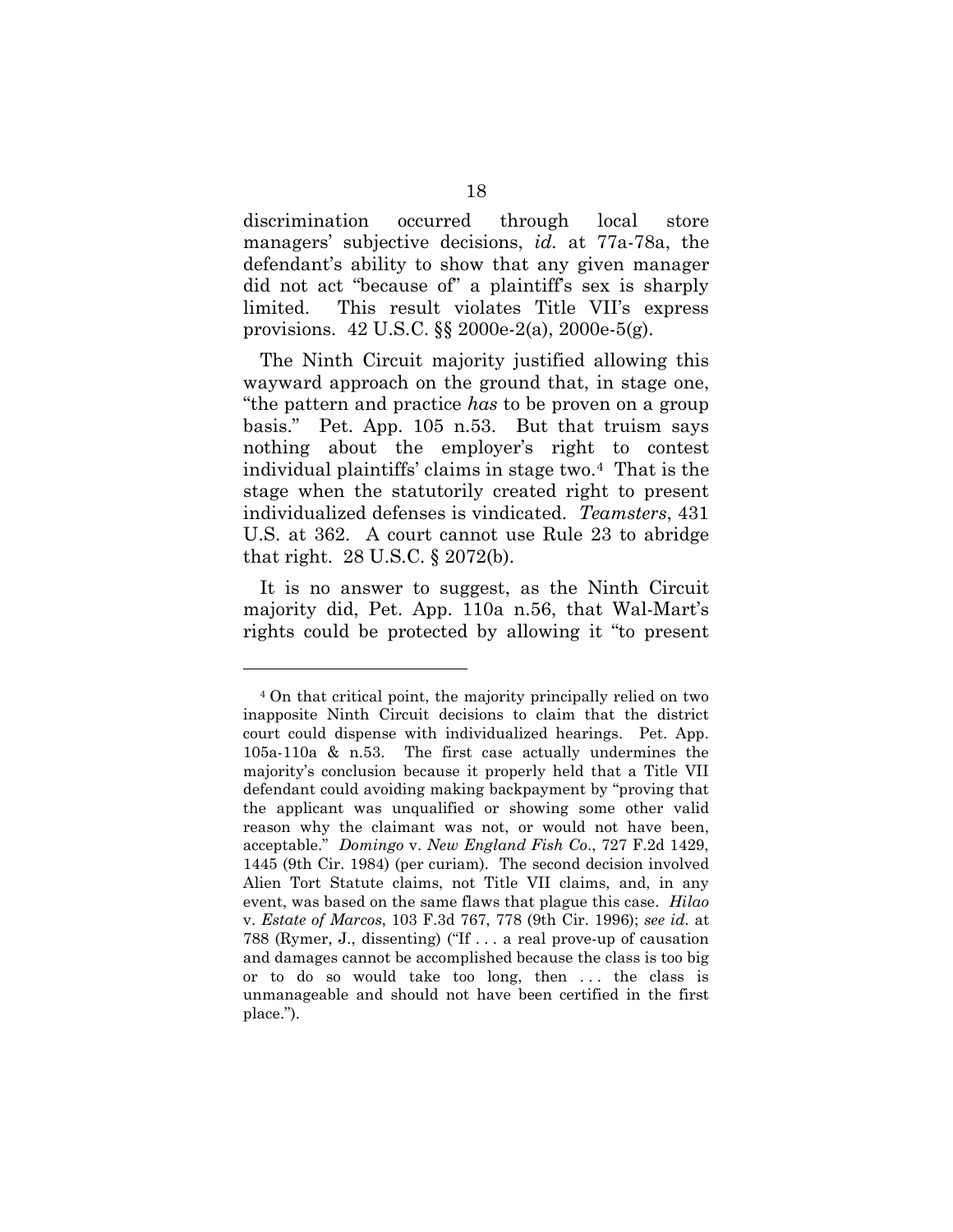individual defenses in the randomly selected 'sample cases,' thus revealing the approximate percentage of class members whose unequal pay or non-promotion was due to something *other* than gender discrimination." *Id.* This "rough justice" approach to use the district court's own words, *id.* at 254a does not accord with the text of Congress's enactment. Congress prohibited affording relief to "an individual" if the evidence shows that the employment action was taken against that individual for a reason other than sex discrimination. 42 U.S.C. § 2000e-5(g)(2)(A); see also *id.* § 2000e-5(g)(2)(B). Congress did not authorize "approximaterions" of aggregate liability based on "rough" statistical models, which (the district court frankly admitted) would "generat[e] a 'windfall for some employees'" who were not actual victims of discrimination. Pet. App. 254a. Nor did Congress permit district courts, in the name of judicial efficiency, to "undercompensat[e] the genuine victims of discrimination.'" *Id.* Because the district court's approach would "enlarge" the substantive rights of uninjured plaintiffs and "abridge" the rights of any actual victims, as well as the defendant, it contravenes Title VII and the unmistakable terms of the Rules Enabling Act. 28 U.S.C. § 2072(b).

## **II. IF AFFIRMED, THE DECISION BELOW WOULD TRIGGER AN EXPLOSION OF MERITLESS CLASS ACTIONS FILED SOLELY TO FORCE SETTLEMENTS.**

The harmful consequences of the Ninth Circuit's Rule 23 analysis cannot be overstated. Its impact would not be limited to employment discrimination suits. The analysis would also affect plaintiffs' attempts to obtain class certification in many other contexts, including products liability, securities, and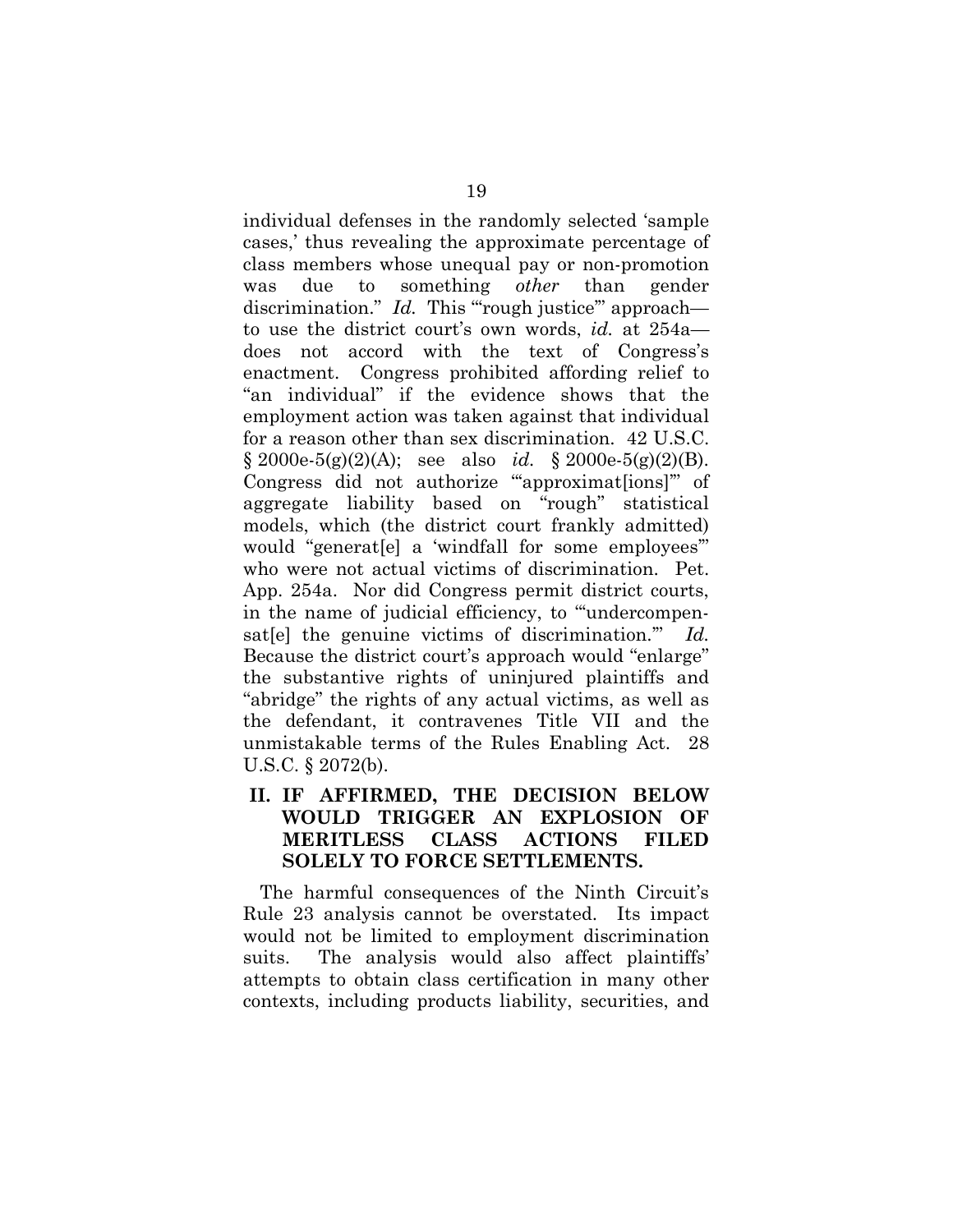antitrust cases. In each of these areas, plaintiffs assert claims that require proof that a defendant's conduct actually caused some individualized injury. See, *e.g.*, *Castano*, 84 F.3d at 740 (products liability); *Dura Pharm., Inc.* v. *Broudo*, 544 U.S. 336, 341-42 (2005) (securities fraud); *Associated Gen. Contractors of Cal., Inc.* v. *Cal. State Council of Carpenters*, 459 U.S. 519, 538 (1983) (antitrust). Indeed, a critical part of a defendant's case is often to dispute causation and injury.

Cases that involve varying individual proof of causation and injury generally are not eligible for class certification, as individual issues overwhelm the common issues. Fed. R. Civ. P. 23(a); see, *e.g.*, *Amchem*, 521 U.S. at 620; *Hohider* v. *UPS, Inc.*, 574 F.3d 169, 195-96 (3d Cir. 2009); *McLaughlin* v. *Am. Tobacco Co*., 522 F.3d 215, 224-25 (2d Cir. 2008). The Ninth Circuit's decision, however, invites courts to disregard such individual issues on the theory that litigating them as a class would be "impractical" and "not feasible." Pet. App. 251a-252a. By the Ninth Circuit's logic, issues that would defeat class certification should be ignored precisely because they would defeat class certification. This transforms Rule 23 into a vehicle to aggregate disparate claims and create behemoth classes, such as the one proposed here.

The inevitable result is to intensify the pressure that a class certification order puts on a defendant to settle, making the class action procedure even more attractive for plaintiffs pursuing frivolous claims. In enacting the Class Action Fairness Act of 2005, Pub. L. No. 109-2, 119 Stat. 4, members of Congress expressed considerable concern that, "[b]ecause class actions are such a powerful tool, they can give a class attorney unbounded leverage." S. Rep. No. 109-14, at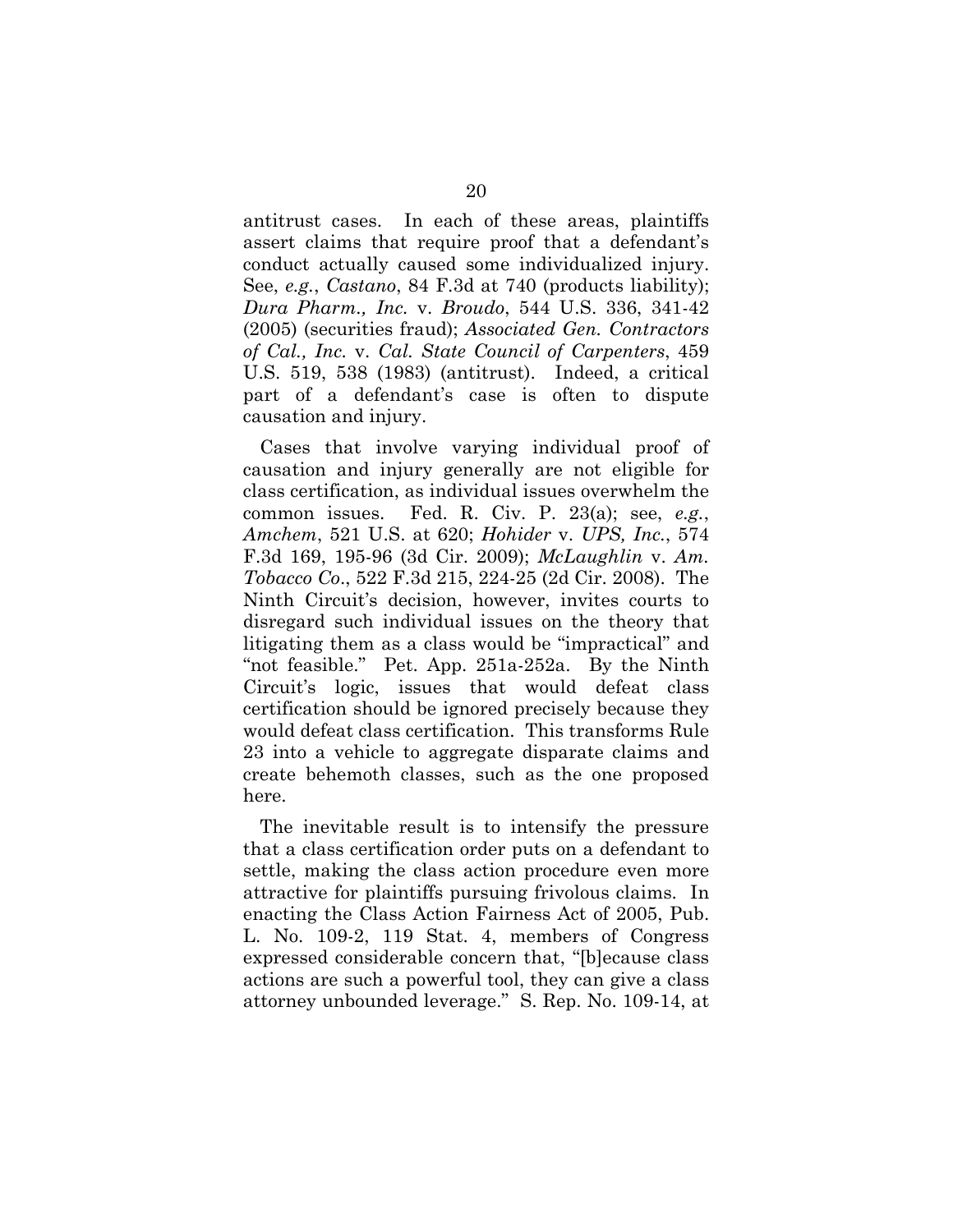20 (2005). "Such leverage can essentially force corporate defendants to pay ransom to class attorneys by settling—rather than litigating—frivolous lawsuits." *Id.* On numerous occasions, DRI's members have represented defendants placed in this precise situation. Needless to say, "when plaintiffs seek hundreds of millions of dollars in damages, basic economics can force a corporation to settle the suit, even if it is meritless and has only a five percent chance of success." *Id.* at 21; see also *Stoneridge Inv. Partners, LLC* v. *Scientific-Atlanta, Inc.*, 552 U.S. 148, 163-64 (2008) (explaining how the prospect of "extensive discovery" can enable "plaintiffs with weak claims to extort settlements from innocent companies").

Left unchecked, the Ninth Circuit's boundless interpretation of Rule 23 will invite a wave of meritless class action filings. The Enabling Act strictly limits Rule 23 to regulate nothing more than the procedures for disposing of claims. The decision below, however, allows plaintiffs to wield Rule 23 as a substantive weapon. It should be rejected.